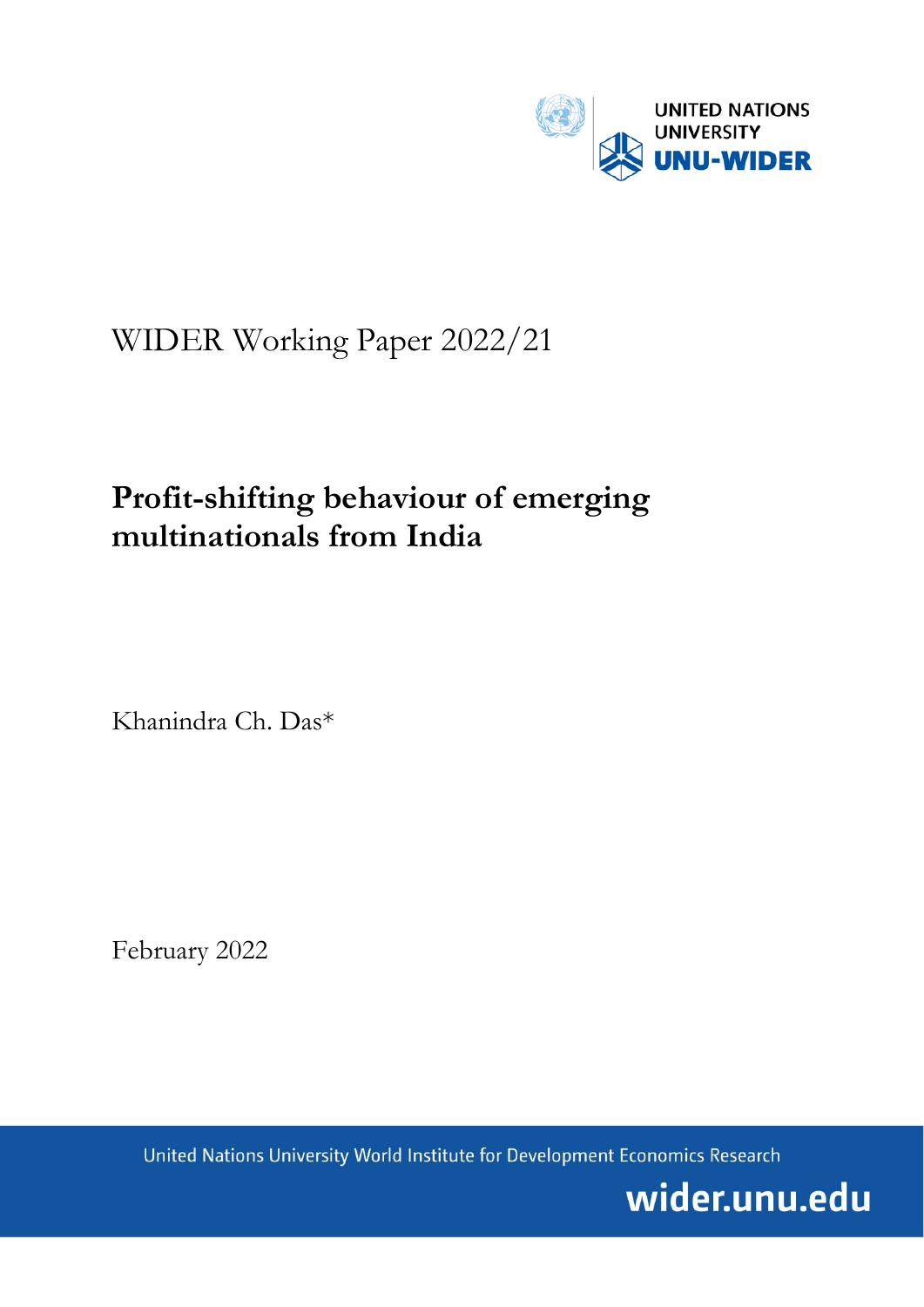**Abstract:** This paper examines the profit-shifting behaviour of emerging multinational firms from India. It is found that the before-tax profitability of subsidiaries differs according to whether they were established directly or via an Offshore Financial Centre (OFC). The impact of the corporate tax rate on profitability is examined using a fixed-effects model for the period 2010–19. In the case of subsidiaries established via OFCs, a negative relationship between corporate tax rate and profitability is found, indicating profit-shifting behaviour. However, a disaggregated investigation by characteristics of parent firms reveals that the negative relationship holds primarily for via-OFC subsidiaries that belong to multinational firms with limited transactions of intangible assets, lower export intensity, and limited dependence on external commercial borrowing. The evidence of profit shifting is not all pervasive. However, in the presence of these transaction channels, multinational firms establish better control over intra-firm resources, which enables the transfer of resources within the multinational firm when the network of subsidiaries is connected through the OFC. The results are robust to the inclusion of economic and institutional factors pertaining to the host country.

**Key words:** corporate tax, multinational firms, offshore financial centre, profit shifting, panel data, tax haven

#### **JEL classification:** F23, H26

**Acknowledgements:** I thank Finn Tarp and Kasper Brandt, as well as participants at the WIDER Workshop on Illicit Financial Flows for their excellent comments and suggestions on an earlier version of this paper. All remaining errors and omissions are the sole responsibility of the author.

\* Birla Institute of Management Technology, Greater Noida (NCR), India, [khanindra.das@bimtech.ac.in](mailto:khanindra.das@bimtech.ac.in)

This study has been prepared within the UNU-WIDER projec[t Detecting and countering illicit financial flows](https://www.wider.unu.edu/node/237297) that is implemented in collaboration with the University of Copenhagen. The project is part of the [Domestic Revenue Mobilization](https://www.wider.unu.edu/node/237587) programme, which is financed through specific contributions by the Norwegian Agency for Development Cooperation (Norad).

Copyright © UNU-WIDER 2022

UNU-WIDER employs a fair use policy for reasonable reproduction of UNU-WIDER copyrighted content—such as the reproduction of a table or a figure, and/or text not exceeding 400 words—with due acknowledgement of the original source, without requiring explicit permission from the copyright holder.

Information and requests: publications@wider.unu.edu

ISSN 1798-7237 ISBN 978-92-9267-152-5

#### <https://doi.org/10.35188/UNU-WIDER/2022/152-5>

Typescript prepared by Joseph Laredo.

United Nations University World Institute for Development Economics Research provides economic analysis and policy advice with the aim of promoting sustainable and equitable development. The Institute began operations in 1985 in Helsinki, Finland, as the first research and training centre of the United Nations University. Today it is a unique blend of think tank, research institute, and UN agency—providing a range of services from policy advice to governments as well as freely available original research.

The Institute is funded through income from an endowment fund with additional contributions to its work programme from Finland, Sweden, and the United Kingdom as well as earmarked contributions for specific projects from a variety of donors.

Katajanokanlaituri 6 B, 00160 Helsinki, Finland

The views expressed in this paper are those of the author(s), and do not necessarily reflect the views of the Institute or the United Nations University, nor the programme/project donors.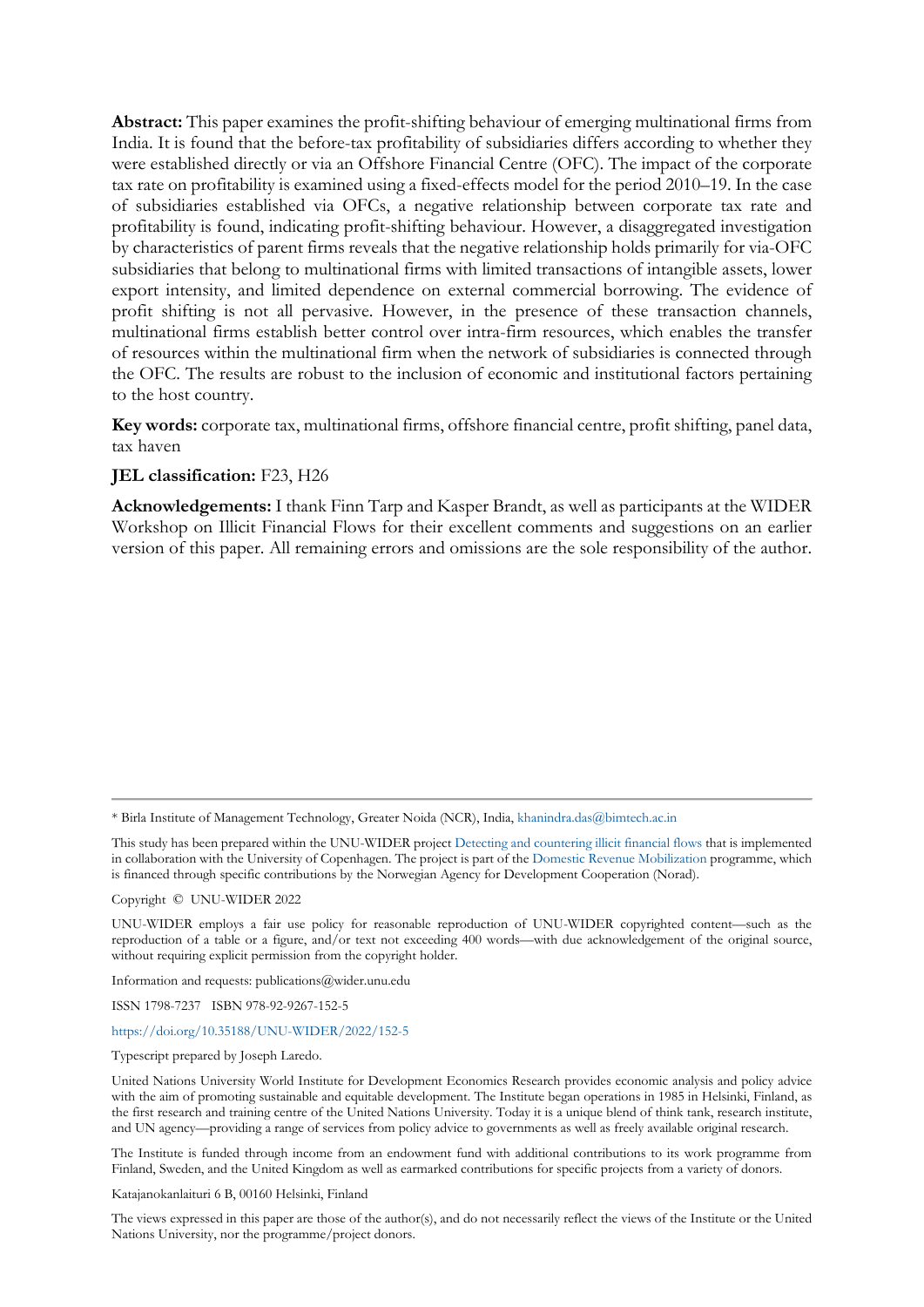### **1 Introduction**

Variation in corporate taxation across countries shapes joint allocation of risk and profit inside the multinational firm (Becker et al. 2020). However, profit shifting by emerging country multinationals is a neglected issue in international economic research, although some discussion revolves around profit-shifting strategies. Multinationals from developing countries are subject to controlled foreign corporation rules enforced by the home government that oblige them to pay local taxes even though they are registered and conduct business in a different jurisdiction (Clifford 2019). The issue of profit shifting assumes significance because action by multinational firms from developing countries can create additional strain on government resources. In this context, past research has explored the question whether tax avoidance by multinational corporations exposes countries to lower tax rates. The evidence suggests that many developing countries opt for low corporate tax rates despite revenue needs and a low tax base (Johannesen et al. 2020).

In this paper, I study whether any profit-shifting pattern can be observed in the case of emerging multinational firms from India. In particular, I examine whether subsidiaries established through Offshore Financial Centres (OFCs) in non-tax haven countries demonstrate profit-shifting behaviour compared with overseas subsidiaries in the same set of countries that are established directly, without involving an OFC channel. I estimate the effect of the corporate tax rate on reported changes in profitability by these subsidiaries over time. While estimating the effect of corporate tax rate, I control for time-varying economic and institutional factors that may contribute to or nullify the relationship between corporate tax rate and the profitability of subsidiaries that operate in non-OFC countries.

In order to detect any pattern of profit shifting, I trace the organization of subsidiaries of Indian multinational firms. The sample subsidiaries are categorized into two types: direct subsidiaries and subsidiaries established via an OFC. The paper compares the profitability response to corporate tax rate changes in non-OFC locations between the two types of subsidiaries. The profitability response can be linked with profit shifting by multinational firms. While the performance of international subsidiaries has been examined in previous research, this ignored the OFC linkages of the subsidiaries (Das and Mahalik 2020). In this research the focus is on the differences between direct subsidiaries and subsidiaries established via OFCs, as tax avoidance is unlikely to be significant in the former cases. Previous research on French multinationals also suggests that there is no evidence of tax avoidance if tax haven destinations are excluded from the analysis (Davies et al. 2018).

When it comes to the analysis of profit shifting, the nature of the subsidiary organization assumes importance, but the classification of subsidiaries based on linkages with an OFC has been neglected.[1](#page-2-0) I believe that the organization of the subsidiary, either directly in the ultimate host country or through a holding company in the OFC, is an important factor that needs to be recognized in examining profit-shifting behaviour.

The reasons for suspecting profit-shifting behaviour among Indian multinational firms are manifold. First, estimates suggest that at least 30 per cent of global FDI stock is mediated by OFCs, indicating the pervasive nature of offshore FDI affecting advanced as well as developing countries (Haberly and Wojcik 2015). Second, a significant share of India's outward FDI is directed towards OFCs. Previous research has reported that OFCs account for a significant portion of India's

<span id="page-2-0"></span> $1$  Dyreng et al. (2015), which studied the global equity supply chain of the US multinationals, is an exception.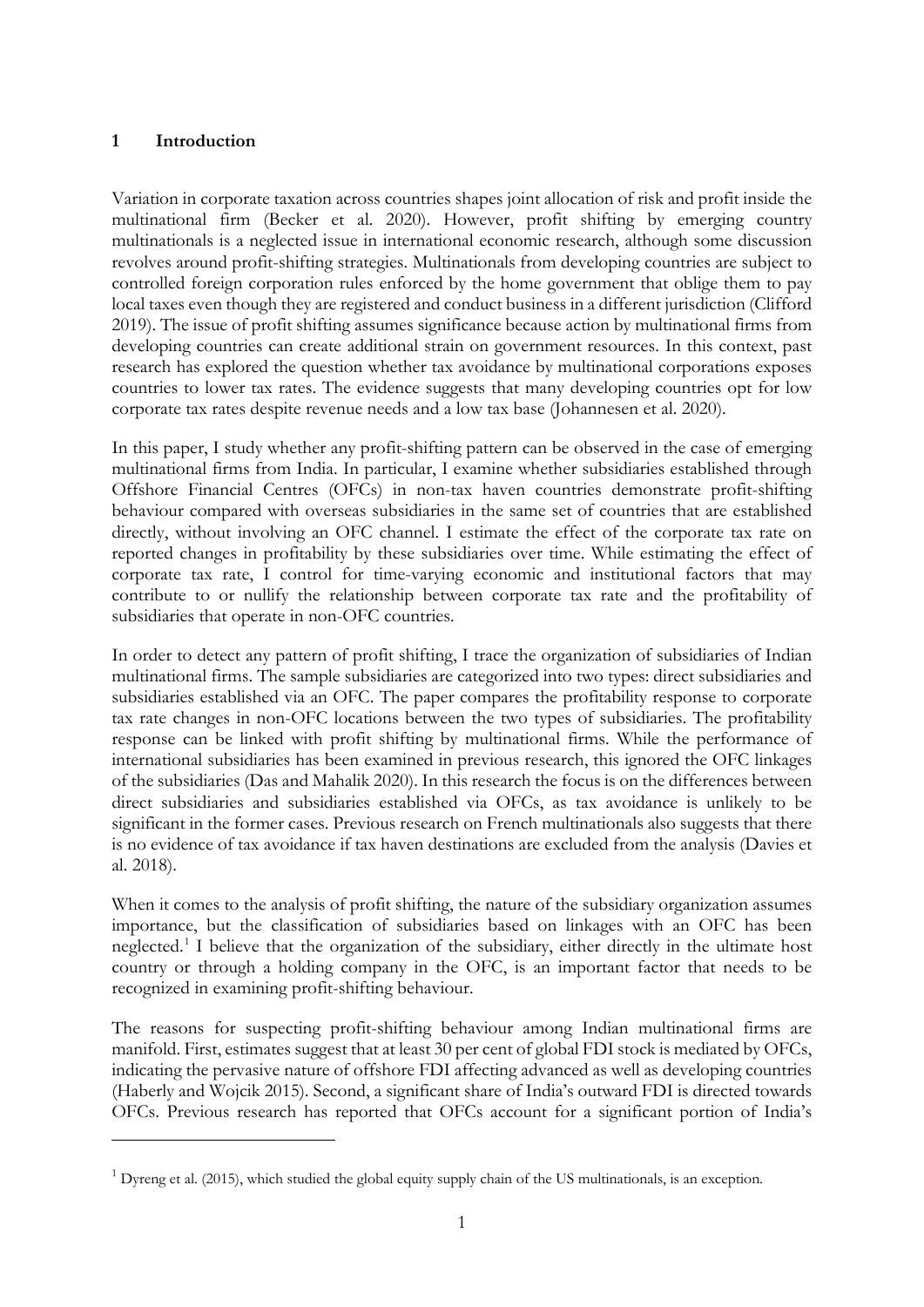outward FDI flow. Das and Banik (2015), for example, showed that Mauritius accounted for over [2](#page-3-0)4 per cent of outward FDI from India in 2011/12.<sup>2</sup> There is also the case of round tripping of FDI (which, according to some estimates, accounts for 10 per cent of India's inward FDI) (Nagaraj 2013). Third, instances of OFC-based funds channelling significant volumes of foreign portfolio investment into Indian companies can also be noticed. Further, India lacks controlled foreign corporation legislation. As a result, Indian multinational firms have an incentive to retain profit in foreign subsidiaries. However, profit-shifting behaviour is expected to be different by firm characteristics and along sectorial lines.[3](#page-3-1) For example, firms that are involved in the transaction of intangibles could be in a better position to shift profit from high-tax to low-tax countries. Similarly, extractive industry firms face longer gestation periods. In that case, profit accrues with long delays. Therefore, profit shifting could be a means adopted by multinational enterprises (MNEs) to manage resource inflows and outflows.

I used a fixed-effects model to estimate the impact of corporate tax rate on profitability for the two different categories of subsidiaries. While a negative relationship between corporate tax rate and profitability was found in the case of via-OFC subsidiaries, indicating profit-shifting behaviour, the relationship was not significant in the case of direct subsidiaries. However, I found several interesting patterns when the via-OFC subsidiaries were examined. In particular, the negative relationship between corporate tax rate and profitability holds for via-OFC subsidiaries when the subsidiary belongs to a parent firm with (a) limited transactions of intangible asset, (b) lower export intensity, and (c) limited use of external commercial borrowing. Although the negative relationship between corporate tax rate and profitability is broken in the case of via-OFC subsidiaries when the parent is involved in the transaction of intangible assets, has high export intensity and uses external commercial borrowing, the negative relationship need not hold across OFCs. These profit-shifting mechanisms help via-OFC subsidiaries secure greater control over intra-firm resources. OFCs could also differ in their ability to shift profit. Profit may not be universally shifted from high-tax to low-tax jurisdictions. At best, the evidence of profit shifting is selective.

The reminder of the paper is organized as follows. A brief review of literature pertaining to overseas subsidiary location and the channels of profit shifting is presented in Section 2. In Section 3, the study design and method of analysis are outlined, including data sources and variables. Results are presented and discussed in Section 4. Conclusions and the paper's contribution to policy debate are provided in Section 5.

#### **2 Subsidiary location by multinationals: a brief review**

OFCs have been preferred by MNEs for establishing subsidiaries and holding companies due to near-zero corporate tax rates and lax regulatory environments. Indian MNEs are no exception to this. OFCs are used to channel investment by MNEs and to manage the flow of intra-company resources efficiently. Further, MNEs can perform these functions to shift profit from one jurisdiction to another, particularly from high-tax locations to jurisdictions with a lower corporate tax rate. Although the use of OFCs differs from country to country (Gumpert et al. 2016), it is found that Indian MNEs have more often than not channelled investment through OFCs. OFCbased subsidiaries serve multiple purposes. Previous research suggests that four mechanisms of

<span id="page-3-0"></span><sup>&</sup>lt;sup>2</sup> In the case of India's inward FDI receipt, Mauritius tops the list of source countries.

<span id="page-3-1"></span><sup>&</sup>lt;sup>3</sup> Firm characteristics may influence corporate tax planning (Cooper and Nguyen 2020).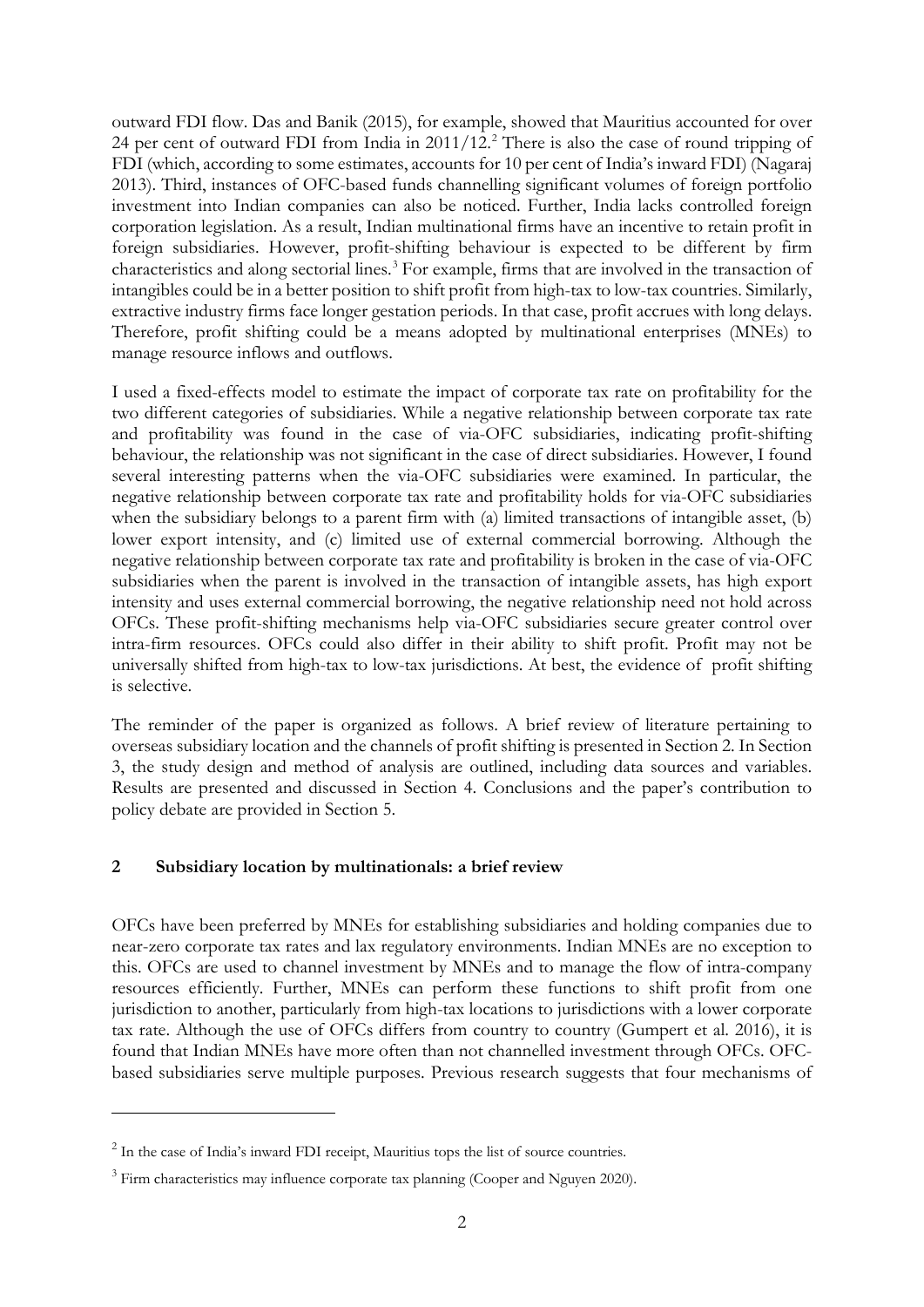profit shifting are practised in multinational tax planning (Cooper and Nguyen 2020)—namely, (a) transfer pricing, (b) capital structure and use of internal debt, (c) location choice, and (d) cash holding in foreign subsidiaries versus profit repatriation. A brief review of OFC preferences is presented below.

# **2.1 Intangible asset transaction**

OFCs have been in the limelight for facilitating the transfer of intangibles by MNEs. Some of these multinational firms are global giants and have attracted the attention of tax authorities and civil society. Intangibles include patents, technology and know-how, and other intellectual property used to produce goods and services. Such assets usually flow from headquarters to affiliates. Recent evidence points to the role of intangible assets in intensifying profit-shifting opportunities for multinationals (Crotti 2021). However, emerging MNEs typically have a lesser quantity (or quality) of technological assets. These multinationals are seen to acquire such assets either from or through overseas subsidiaries. In particular, OFCs facilitate such transactions of intangible assets within the network of parent and affiliates. Firms from emerging countries with greater investment in intangible assets are found to have a greater likelihood of owning subsidiaries in tax havens (Fourati et al. 2019). Thus, the transaction of intangible assets could greatly help in profit shifting.

While the subsidiary location choice due to tax reasons is found to be driven by statutory and effective tax rates (Barrios et al. 2012) and by tax and non-tax country characteristics (Dyreng et al. 2015), it is important to look at the other channels that can lead to profit-shifting behaviour. Once a subsidiary is established in an overseas location, these channels could assume significance in carrying out profit-shifting activities.

# **2.2 Export and trade channel**

A channel closely related to the above is the trade channel. There are trade flows between subsidiaries of MNEs and between parent and subsidiary. In many cases, due to the uniqueness of goods and services, comparable market prices are not available. Although MNEs are obliged to use the arm's length principle while transacting with related parties, in most jurisdictions they have some leeway in setting prices (Hebous et al. 2021), and it is generally difficult for tax authorities to determine whether a fair price has been used in the transaction of intangibles (Damgaard and Elkjaer 2017). Several subsidiaries are involved in merchanting activities (buying and selling of goods without processing them). Merchanting could lead to profit shifting when it is done by an OFC-based subsidiary and involves imports and exports between the parent firm and its affiliates.

# **2.3 Debt and external commercial borrowing channel**

Internationalization enables MNEs to diversify their sources and types of debt, although this can impact firms' risk and agency cost of debt (Batten et al. 2021). Differing behaviour among affiliates with respect to capital structure in response to corporate tax rate was reported in a previous study of German multinationals (Fuest et al. 2011). In the absence of thin capitalization rules in the home and host countries, MNEs can benefit by adjusting their capital structure. Recent studies suggest that firms move away from transfer pricing towards intra-group debt in the profit-shifting decision (Delis et al. 2020). Profit shifting implies cross-border tax avoidance by MNEs, particularly through the uses of inter-affiliate debt and strategic transfer pricing (Dharmapala 201[4](#page-4-0)).<sup>4</sup>

<span id="page-4-0"></span><sup>&</sup>lt;sup>4</sup> Empirical literature up to 2014 estimating the magnitude of base erosion and profit shifting is surveyed in Dharmapala (2014).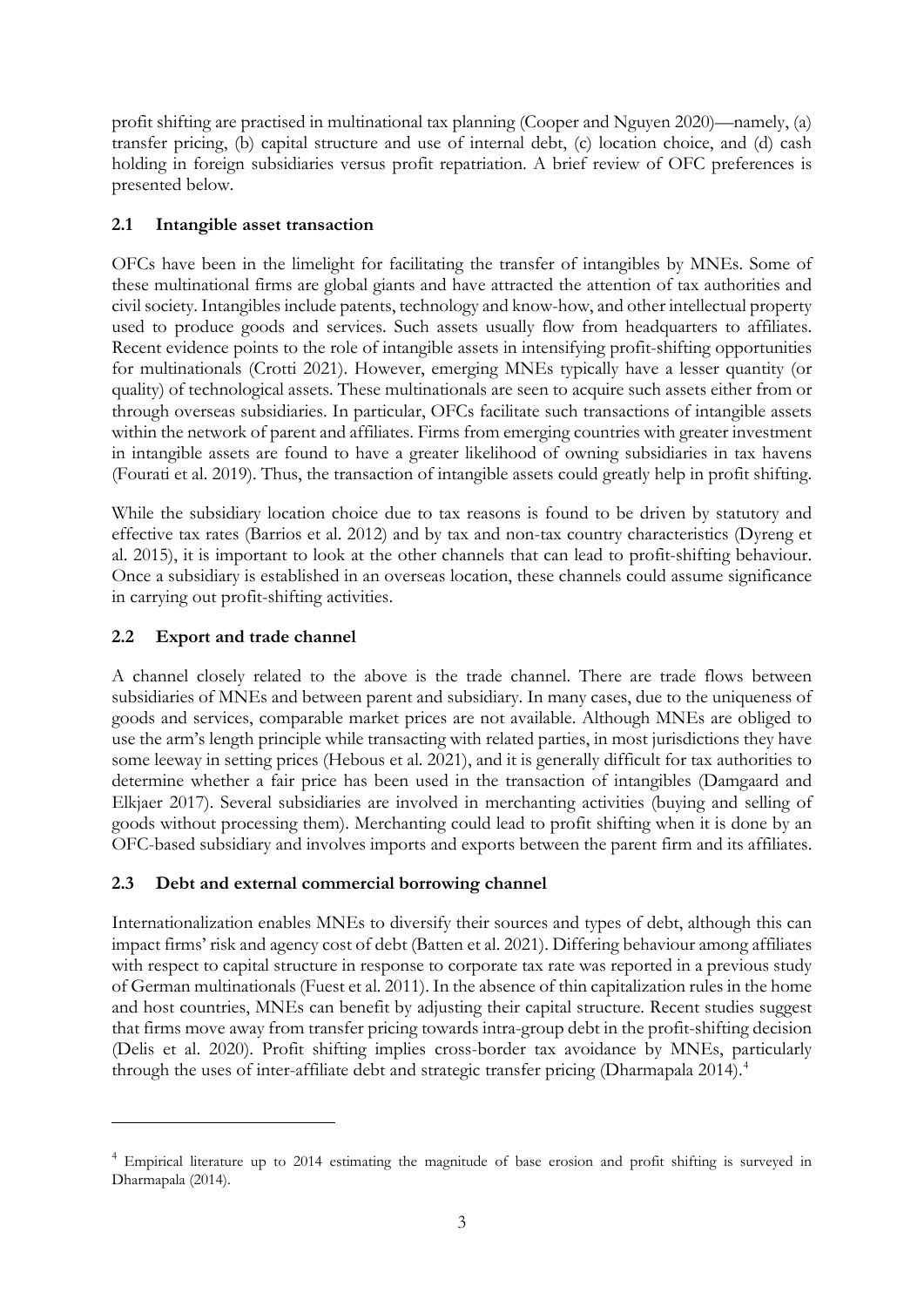## **2.4 Location choice**

Higher profitability could be location-specific (Barrios et al. 2012). Therefore, some subsidiaries are likely to be established as direct subsidiaries, since the host location offers higher profit opportunities than OFCs. The decision to set up tax haven subsidiaries is influenced by the variety of capitalism of an MNE's home location and the level of technological intensity (Jones and Temouri 2016).

Previous research documents that cross-border acquisition by emerging economy firms in tax havens yields lower stockholder returns than similar acquisitions in non-tax havens (Chari and Dixit 2020). Despite lower returns, emerging economy firms are found to have a substantial presence in tax havens through the establishment (or acquisition) of subsidiaries. Such investments are found to be driven by lower taxes in the host country as well as institutional weakness in the home country (Chari and Acikgoz 2016).

The likelihood of owning a tax haven affiliate due to a higher foreign tax rate has been found to be greater in the case of German manufacturing multinationals than for those in services industries due to the difficulty of relocating taxable services income (Gumpert et al. 2016). On the other hand, the motivations to invest in tax havens are linked with the benefits of tax avoidance, the secrecy of these jurisdictions, and the strategic advantages and efficiency gains they offer in global markets (Mukundhan et al. 2019).

Further, economic and institutional factors vary across countries, which can impact corporate tax policies or post-tax profitability. Corporate income tax policies exhibit variation across countries in terms of the level of economic development, and research suggests an inverse relationship between country risk and corporate tax rate (Mardan and Stimmelmayr 2020). The quality of country-level institutions, along with corporate governance mechanisms, has also been found to have an influence in reducing profit shifting (Sugathan and George 2015). Better governance, lower taxes, and the safety of shifted profits are some of the defining characteristics of OFCs.

# **2.5 Intra-MNE resource allocation**

Several motives behind the establishment of subsidiaries in non-OFC countries via the OFC could be present. First, secrecy and lax regulatory compliance contribute to the establishment of a subsidiary in the OFC. The establishment of a non-OFC subsidiary in the OFC seems to be driven by the advantages offered by the latter in terms of tax planning and control over intra-MNE resource allocation. Thus, the establishment of a via-OFC subsidiary could be associated with resource and wealth shifting rather than profit shifting on a recurring basis. Profit shifting could be selective and coordinated from a specific jurisdiction and not from all the OFCs. Evidence from previous studies also suggests that OFCs are a popular site for foreign equity holding companies. In particular, the Netherlands is considered a tax haven on the basis of observations from previous research that the country is a popular site for foreign equity holding companies as a location for international tax planning (Dyreng et al. 2015; Jansky 2020; Jansky and Kokes 2016) and for using selective resistance in controlled secrecy jurisdictions far more intensely that the rest of the OECD countries (Jansky et al. 2021). The inward FDI position excluding special purpose entities is 97 per cent of the GDP of the Netherlands, compared with 525 per cent when special purpose entities are included (Damgaard and Elkjaer 2017). These entities utilize the tax, regulatory, and confidentiality benefits, which are potentially large. The economic proceeds of outward FDI could leak out and remain offshore as its use increases over time (Driffield et al. 2021). Indian MNEs have also established a considerable number of subsidiaries through OFCs such as the Netherlands, Mauritius, Singapore, and the UAE.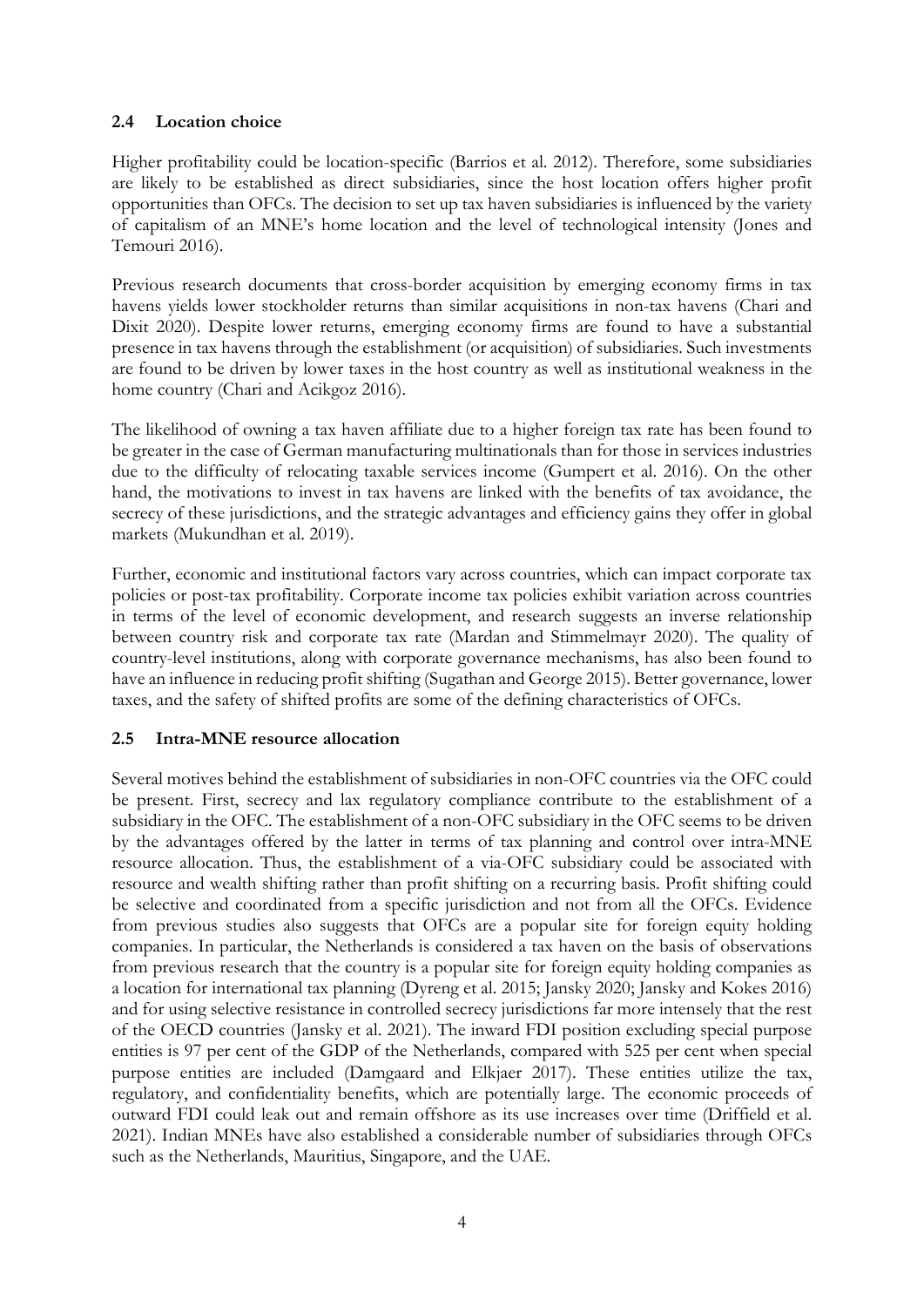Second, tax haven subsidiaries could help in avoiding stringent regulations in the home country. Several international investments require large sums of money to be taken out of the home country in multiple tranches, but there are caps and there could be regulatory delays (for instance, automatic approval is granted for up to 400 per cent of the net worth of an Indian firm for the purpose of outward FDI). However, raising more money domestically for foreign investment purposes could be difficult and may suffer regulatory delays. OFC subsidiaries can raise as well as move money faster for such purposes.

Third, the market potential and opportunities offered by a host country could affect the decision to establish a subsidiary directly or via an OFC. There is burgeoning literature on overseas subsidiary location in relation to tax and non-tax factors. However, the literature pertaining to the subsidiary ownership chains of MNEs remains nascent (with the exception of Dyreng et al. 2015, which studied the global equity supply chains of US MNEs). A neglected aspect of this research is that subsidiaries in tax havens are apt to establish (or acquire) subsidiaries in other non-tax haven countries. In this paper, profit shifting is examined in terms of subsidiary ownership chains. How is the performance of non-tax haven subsidiaries affected by the corporate tax rate? And is profitability different or similar when direct and via-OFC subsidiaries are compared? These are the central questions examined in this research. The design of the study is outlined in the next section.

#### **3 Study design**

#### **3.1 Methodology**

I employ data pertaining to overseas subsidiaries of Indian MNEs. My empirical approach to test profit shifting requires classification of overseas subsidiaries into (a) direct subsidiaries in non-tax haven countries; (b) indirect subsidiaries in non-tax haven countries established via an OFC (Table 1). This classification is made using information provided by the annual reports of Indian MNEs. In particular, information under the headings 'Related Party Relationships and Transactions' and 'Related Party Disclosures', which are in the notes to the financial statements, is used. The OFCs in the sample are Bahamas, Bermuda, British Virgin Island (BVI), Cayman Islands, Cyprus, Isle of Man, Mauritius, Singapore, Switzerland, United Arab Emirates (UAE), and the Netherlands. It may be noted that tax havens are not limited to tiny islands (Jensky and Kokes 2016).

| Table 1: Classification of overseas subsidiaries |  |
|--------------------------------------------------|--|
|--------------------------------------------------|--|

| Type of overseas subsidiary                                  | <b>Description</b>                                                                                                                                                                                                                                                                                                        |
|--------------------------------------------------------------|---------------------------------------------------------------------------------------------------------------------------------------------------------------------------------------------------------------------------------------------------------------------------------------------------------------------------|
| Direct subsidiary located in<br>non-OFC                      | Subsidiary established in a non-OFC country (e.g. USA) with step-<br>down subsidiaries in the same country (e.g. direct subsidiary in USA<br>and step-down subsidiaries in USA)<br>Subsidiary established in non-OFC via a domestic subsidiary in India<br>(since tax rates differ when country of incorporation changes) |
| Subsidiary via OFC but<br>located in non-OFC<br>jurisdiction | Subsidiary established solely via OFC or multiple OFCs (e.g.<br>subsidiary in Botswana via BVI and Mauritius)<br>Subsidiary established via OFC and non-OFC<br>Subsidiary established entirely via OFCs (including Netherlands)<br>Subsidiary established via OFCs including Netherlands and non-OFCs                     |

Note: although the tax rate in the Netherlands is high, starting at 15%, it is considered an OFC due to the difference between withholding tax rates applicable to the country of origin and those applicable to the Netherlands, as well as capital gains protection under relevant tax treaties and other factors.

Source: author's construction.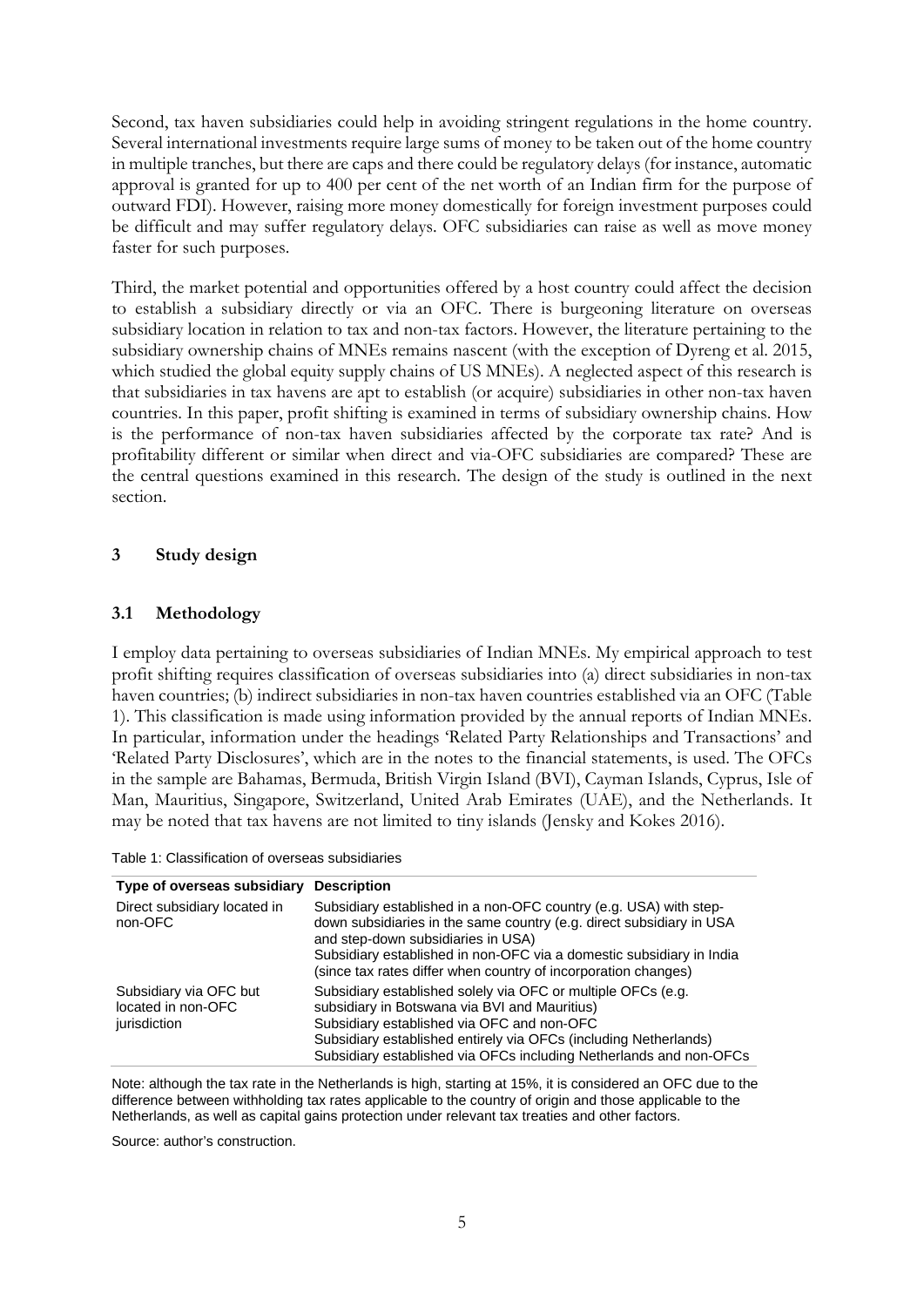The average profit tax in each of the sample OFCs is presented in Figure 1. Many of the sample OFCs have profit tax of 0 per cent. All the sample OFCs, except the Netherlands, have profit tax below 11 per cent.



Figure 1: Profit tax as a percentage of commercial profits

Note: figures cross-verified using documents published by e.g. Deloitte, KPMG, PIIE. The figures are averaged over 10 years (2010–19). However, the profit tax depicted is not used in the regression analysis, as it measures all taxes and contributions that are government mandated at any level (federal, state, or local). The tax rates used in the regression analysis refer to corporate income tax.

Source: author's construction using WDI.

My analysis is focused on subsidiaries that are ultimately located in non-OFC countries. I compare the profitability of these two sets of subsidiaries. Apart from testing statistical differences in the profitability of direct and via-OFC subsidiaries, I employ panel data models to test the role of the corporate tax rate. Economic and institutional variables are added, as these could also play a role in the profit-shifting behaviour of emerging MNEs. The econometric analysis is focused on non-OFC subsidiaries that are established directly as well as those established via OFCs. Research based on French multinationals found no evidence of tax avoidance when tax haven destinations were disregarded (Davies et al. 2018). It may be noted that foreign holding companies are usually located in OFCs. In the case of US multinationals, such holding companies tend to be located in countries with less corruption and investment risk than the countries where the operating subsidiaries they own are located (Dyreng et al. 2015). While the variation in corruption could impact location decision, the impact of corruption on profitability is not straightforward (Das and Mahalik 2020). Similarly, the impact of corruption on profit shifting is likely to be complex. In my sample, there is considerable variation in corruption in the countries where operating subsidiaries are located. The models are estimated both with and without the corruption variable.

I examine whether profit shifting is prevalent when the subsidiary in the non-OFC location is held via an OFC. The profitability of via-OFC subsidiaries is also expected to be higher than that of direct subsidiaries due to profit-shifting practices. However, this does not imply that direct subsidiaries earn less profit. In fact, profitability could be location-specific (Barrios et al. 2012). Nevertheless, the classification of subsidiaries helps us examine whether an inverse relationship between corporate tax and profitability can be observed, and under what conditions, which is expected in the presence of profit shifting.

Panel data analysis has been carried out to test the existence of such a relationship in the identified jurisdictions after controlling for economic and institutional factors. Such an analysis is necessary to control for relevant drivers of profitability and to check whether the differential persists. In the panel model, subsidiary profitability has been regressed on corporate tax rate and the economic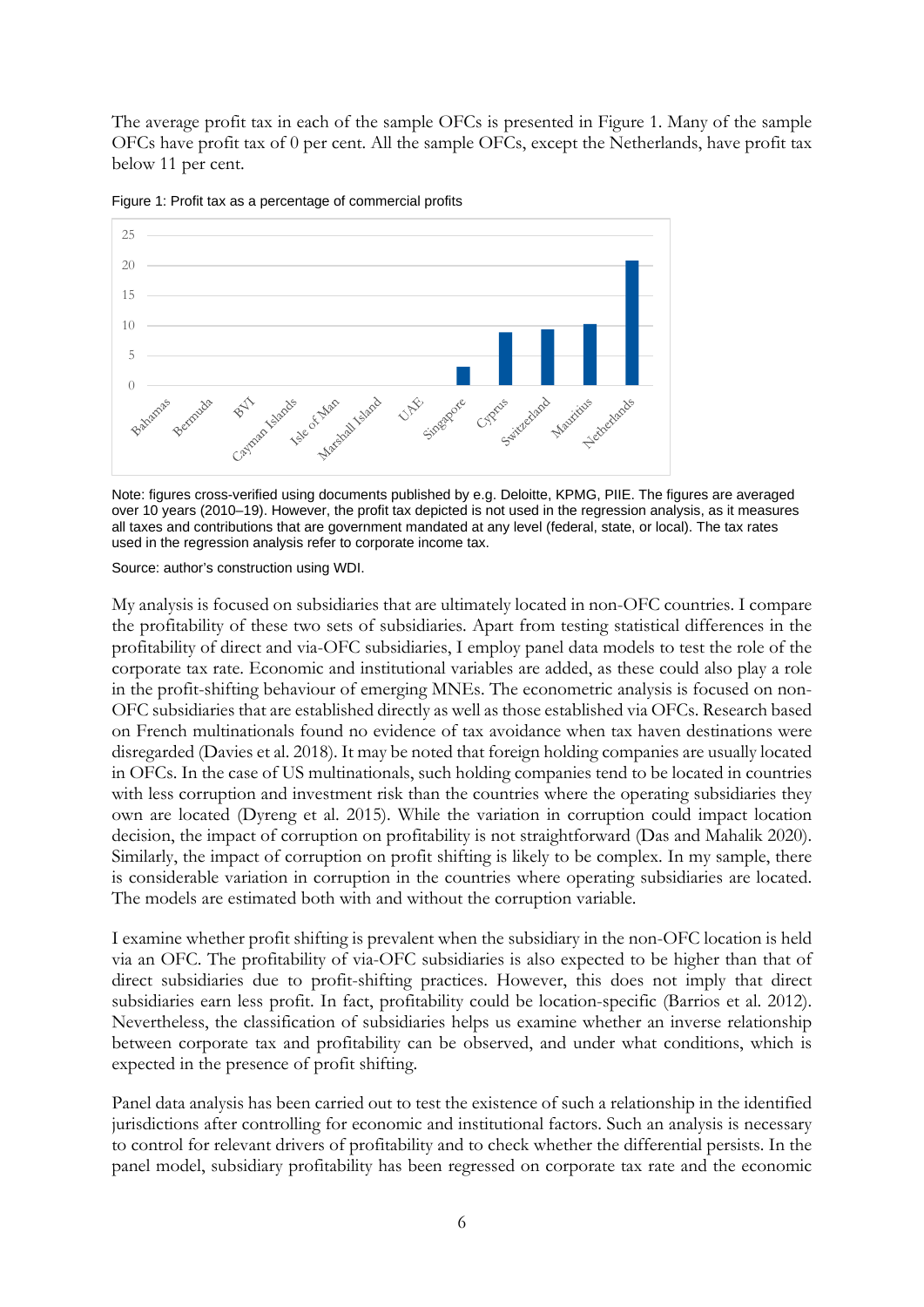and institutional variables. The regression is done by category of subsidiaries, i.e. whether directly established in non-OFC or established via an OFC. The main explanatory variable of interest is corporate tax rate. The economic variables are profit before tax divided by total assets of the subsidiary, per capita income, and unemployment rate. Institutional quality is represented by a control of corruption indicator. Institutional quality is included to capture country risk, as the latter is expected to play a role in the setting of corporate tax policies across countries (Mardan and Stimmelmayr 2020). Country risk needs to be controlled for, as previous studies point to the role of governance infrastructure in reducing profit shifting (Mardan and Stimmelmayr 2020; Sugathan and George 2015). The control of corruption indicator is sourced from World Governance Indicators (WGI). The subsidiary's age is also included as a control variable. The full model to be estimated takes the following form:

$$
pbt\_asset_{ict}^k = \alpha + \beta \times ctax_{ct} + \delta \times gdppc_{ct} + \gamma \times unemp_{ct} + \lambda \times sage_{it} + \mu \times coc_{ct} + \nu_i + \varepsilon_{ict}
$$

where *i* represents the subsidiary (the panel unit); subsidiary *i* belongs to firm *j* located in country *c*; *t* is a subscript for time and *k* represents whether the subsidiary is established via an OFC or directly; *pbt\_asset* is the profit before tax of the subsidiary. The profitability is expresses in relation to total assets. The profitability ratio captures how well the subsidiary is able to utilize assets under its possession. Corporate tax rate (*ctax*) is the key explanatory variable; *gdppc* is the income per capita in country *c*, which represents the level of development of the country; *unemp* represents the economic environment of the country; *sage* is the age of the subsidiary and is measured by the number of years since establishment, i.e. year minus the establishment year; and *coc* is a measure of country risk, capturing level of corruption. A description of the variables and data sources is provided in Table 2.

| Variable  | <b>Description</b>                                              | Data sources                                           |
|-----------|-----------------------------------------------------------------|--------------------------------------------------------|
| pbt_asset | Profit before tax divided by total asset of the<br>subsidiary   | Annual reports of Indian parent firms (various issues) |
| ctax      | Corporate tax rate                                              | <b>KPMG</b>                                            |
| gdppc     | GDP per capita                                                  | WDI                                                    |
| unemp     | Unemployment, percentage of labour force<br>(national estimate) | <b>WDI</b>                                             |
| sage      | Subsidiary age (year minus the year of<br>establishment)        | Annual reports of parent firms (various issues)        |
| COC       | Control of corruption, estimate                                 | WGI                                                    |

Table 2: Variables and data sources

Source: author's compilation.

The econometric testing is based on a microeconomic technique. The measure of profitability is similar to those applied in earlier work that uses profit before taxation (see Dharmapala 2014). However, the estimation differs from a semi-elasticity approach, which ignores subsidiaries with negative profit. Considering the fact that a significant proportion of subsidiaries earn negative profit, the semi-elasticity estimation restricts the sample. Therefore, in this paper, the partial effects of corporate tax rates are derived.

Profit shifting is expected when the (average) profitability of subsidiaries established via an OFC is higher than that of direct subsidiaries.<sup>[5](#page-8-0)</sup> However, comparison of profitability between the two

<span id="page-8-0"></span><sup>5</sup> Comparisons with domestic subsidiaries could be made in future studies.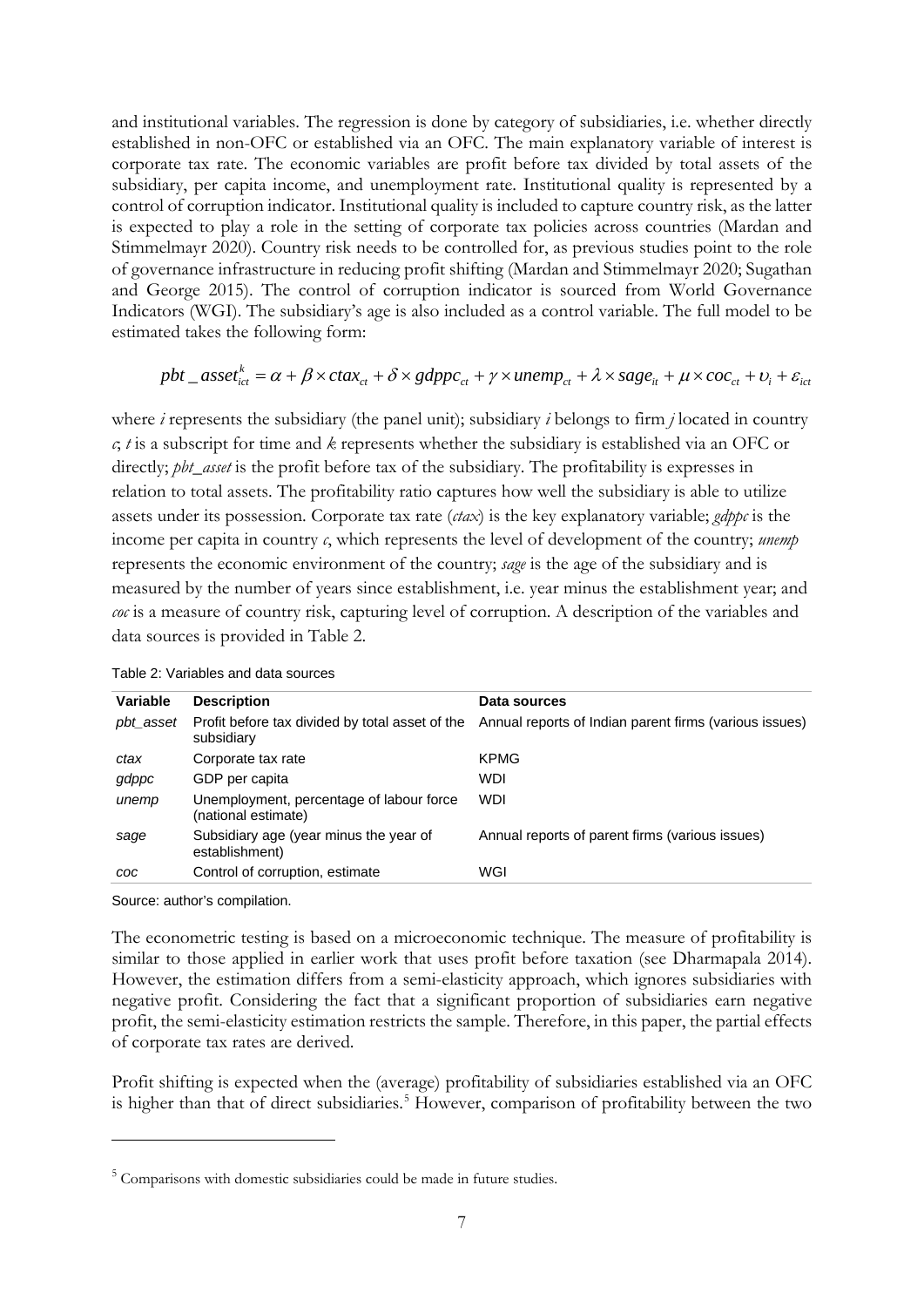groups may be overly simplistic, as profitability could be high in some non-OFC countries. Therefore, economic and institutional factors need to be accounted for. In the presence of profit shifting, a negative relationship is expected between corporate tax rate and profitability of subsidiaries. I carry out some additional checks. Sectoral difference in profit sharing is expected. The model was re-estimated separately for manufacturing and services sector firms. Similarly, an analysis was carried of the business group status of the parent firm.

The analysis was extended by classifying the subsidiaries on the basis of parent characteristics. I re-estimated the model by classifying via-OFC subsidiaries based on transaction of intangible assets, export intensity, and external commercial borrowing by the parent firm. These classifications were made to examine the working of various channels of profit shifting. The parent firms were first classified on the basis of transaction of intangible assets (patent, designs, etc.). The extent of intangible asset transaction is captured by royalties paid or received by the parent firm. The reason for the inclusion of royalties paid is that emerging MNEs source technological assets from overseas. The export intensity of the parent was used. Finally, the external commercial borrowing status of the parent was used. In this analysis, we limit our focus to via-OFC subsidiaries to detect channels of profit shifting based on the evidence of profit shifting by these subsidiaries.

# **3.2 Data and variables**

Annual reports of the parent firms were instrumental in classifying the overseas subsidiaries into direct and indirect subsidiaries established through the OFC channel. These reports also contain subsidiary-specific financial details such as profit after tax, turnover, assets, and capital. The profitability ratio of the two groups of subsidiaries over the period 2010–19 was constructed using subsidiary-specific profit before tax and asset information. These ratios are presented in the results section. Note that data on foreign subsidiary performance were sourced from sections 212(8) and 129(3) of the annual reports of Indian MNEs. Previous studies have used such data to examine the performance of overseas subsidiaries of Indian MNEs in the extractive sector (Das and Mahalik 2020) and the closure of overseas subsidiaries in the software services sector (Das 2021).

For the econometric analysis, parent firm-specific data were sourced from the ProwessIQ database maintained by the Centre for Monitoring Indian Economy (CMIE). ProwessIQ is the largest corporate database of Indian companies, which contains audited financial information on Indian corporations. There are also statutory requirements in India to report foreign subsidiary information and related party transactions in their annual reports, which were accessed for this analysis. Host-country-specific corporate tax rate information was sourced from KPMG's Corporate Tax Rates Table.<sup>[6](#page-9-0)</sup> Other economic and institutional quality variables were sourced from World Bank's World Development Indicators (WDI) and World Governance Indicators (WGI) databases. Among the institutional variables available in the literature, the control of corruption score was used to capture country risk. The study period is 2010–19.

# **4 Results and discussion**

The pattern of profitability across the two groups of subsidiaries is examined before estimating its relationship with corporate tax rate. Median profitability is presented in Figure 2, while mean profitability (locally weighted smoothing) is presented in Figure 3.

<span id="page-9-0"></span><sup>6</sup> <https://home.kpmg/xx/en/home/services/tax/tax-tools-and-resources/tax-rates-online/corporate-tax-rates-table.html>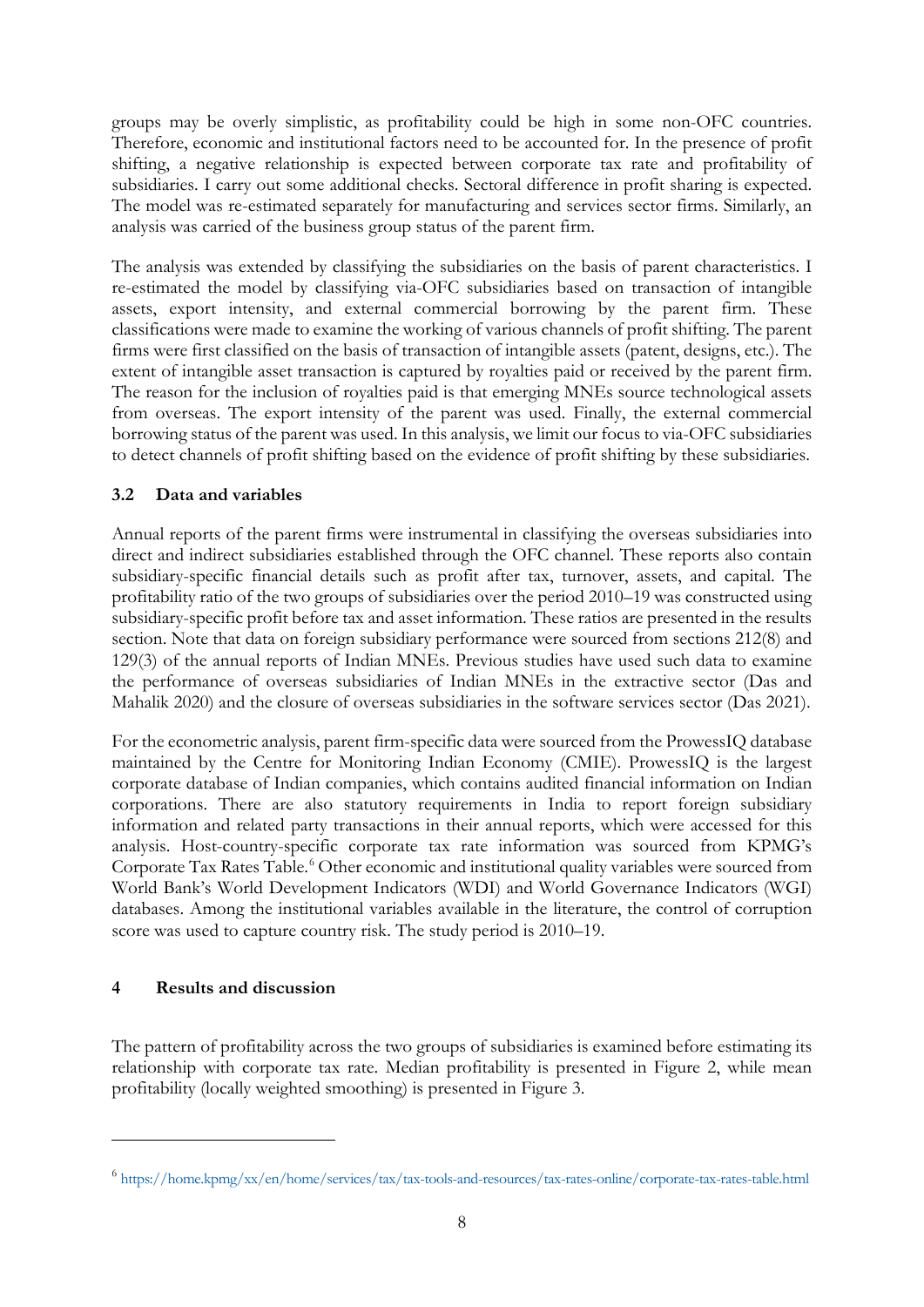



Source: author's compilation.

Figure 3: Lowess plot of profitability (*pbt\_asset*)



Source: author's compilation.

The median profitability of the direct subsidiaries shows fluctuation around 2 per cent, whereas in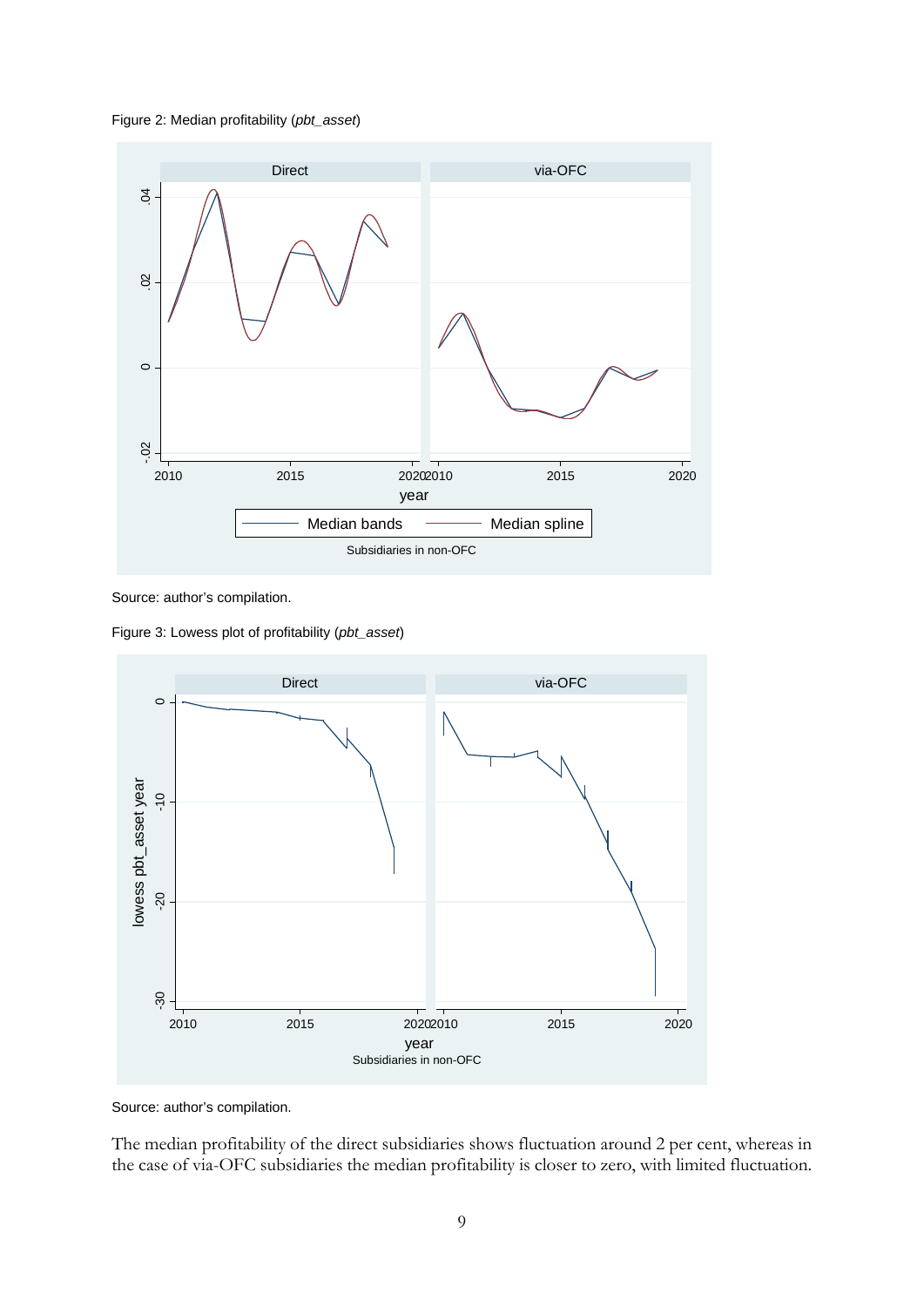The LOWESS plot shows that mean profitability is negative in the case of both via-OFC and direct subsidiaries and that towards the end of the sample period, average profitability reduces further. The fact that the median is slightly above the mean suggests a negatively skewed distribution of profitability. A similar observation can be made from the descriptive statistics (Table 3). It should be noted that higher profitability can be location-specific (Barrios et al. 2012). Non-OFC location is important as there can be profit generation due to economic conditions. This is a justification for establishing subsidiaries directly (as some parent firms may not be concerned about paying applicable tax on profit). But not all parent companies will have the same thinking about tax avoidance.

|                              | Mean      | <b>Median</b> | <b>Standard</b><br>deviation | Obs. | <b>Subsidiaries</b> | <b>Parent</b> |
|------------------------------|-----------|---------------|------------------------------|------|---------------------|---------------|
| pbt_asset (direct & via OFC) | $-7.262$  | 0.008         | 153.629                      | 4137 | 664                 | 117           |
| ctax                         | 27.731    | 26,500        | 7.948                        | 4137 | 664                 | 117           |
| Gdppc                        | 32611.50  | 40644.80      | 22917.22                     | 4137 | 664                 | 117           |
| Unemp                        | 6.611     | 4.870         | 5.268                        | 4137 | 664                 | 117           |
| Sage                         | 7.243     |               | 4.655                        | 4137 | 664                 | 117           |
| Coc                          | 0.792     | 1.269         | 1.012                        | 4137 | 664                 | 117           |
| pbt_asset (direct)           | $-2.959$  | 0.027         | 93.967                       | 1981 | 321                 | 79            |
| pbt_asset (via OFC)          | $-11.216$ | $-0.001$      | 192.750                      | 2156 | 343                 | 44            |

Source: author's calculations.

The Mann–Whitney U test (Mann and Whitney 1947) also suggests a significant difference in profitability between the two groups of subsidiaries (Table 4). The null hypothesis that profitability is similar for the direct and via-OFC subsidiaries is rejected at conventional levels of significance. Differences in profitability between the two groups of subsidiaries (direct and via-OFC) could be seen even after bifurcating the sample by sector.

|                   |       | All sectors | <b>Manufacturing</b> |          | <b>Services</b> |          |  |
|-------------------|-------|-------------|----------------------|----------|-----------------|----------|--|
|                   | Obs.  | Rank-sum    | Obs.                 | Rank-sum | Obs.            | Rank-sum |  |
| <b>Direct</b>     | 2118  | 5067431     | 938                  | 1223822  | 1157            | 1176677  |  |
| via OFC           | 2345  | 4893986     | 1557                 | 1889939  | 774             | 688670   |  |
| combined          | 4463  | 9961416     | 2495                 | 3113760  | 1931            | 1865346  |  |
| z                 | 7.911 |             | 3.052                |          | 4.915           |          |  |
| $p-value (p> z )$ | 0.000 |             | 0.002                |          | 0.000           |          |  |

Table 4: Two sample Wilcoxon (Mann–Whitney) test of difference between groups

Note: Ho: pbt\_asset(Direct)= pbt\_asset(via-OFC)

Source: author's calculations.

As can be seen in Table 3, for subsidiaries classified as direct and via-OFC, there are 4,137 observations pertaining to 664 subsidiaries of 117 MNEs. The average corporate tax rate is found to be 27.73 per cent. GDP per capita is US\$32,612 and the average unemployment rate 6.61 per cent. Average subsidiary age is 7.24 years. The mean of the control of corruption score is positive (0.792).

The profitability of the two groups of subsidiaries is presented in the last two rows of Table 3. In both cases the mean profitability is negative, whereas the median profitability is slightly above zero (0.8 per cent). Direct subsidiaries are found to have positive median profitability, whereas the median profitability of via-OFC subsidiaries is closer to 0 per cent. However, negative or positive profitability of the subsidiaries could be due to economic and institutional factors in the host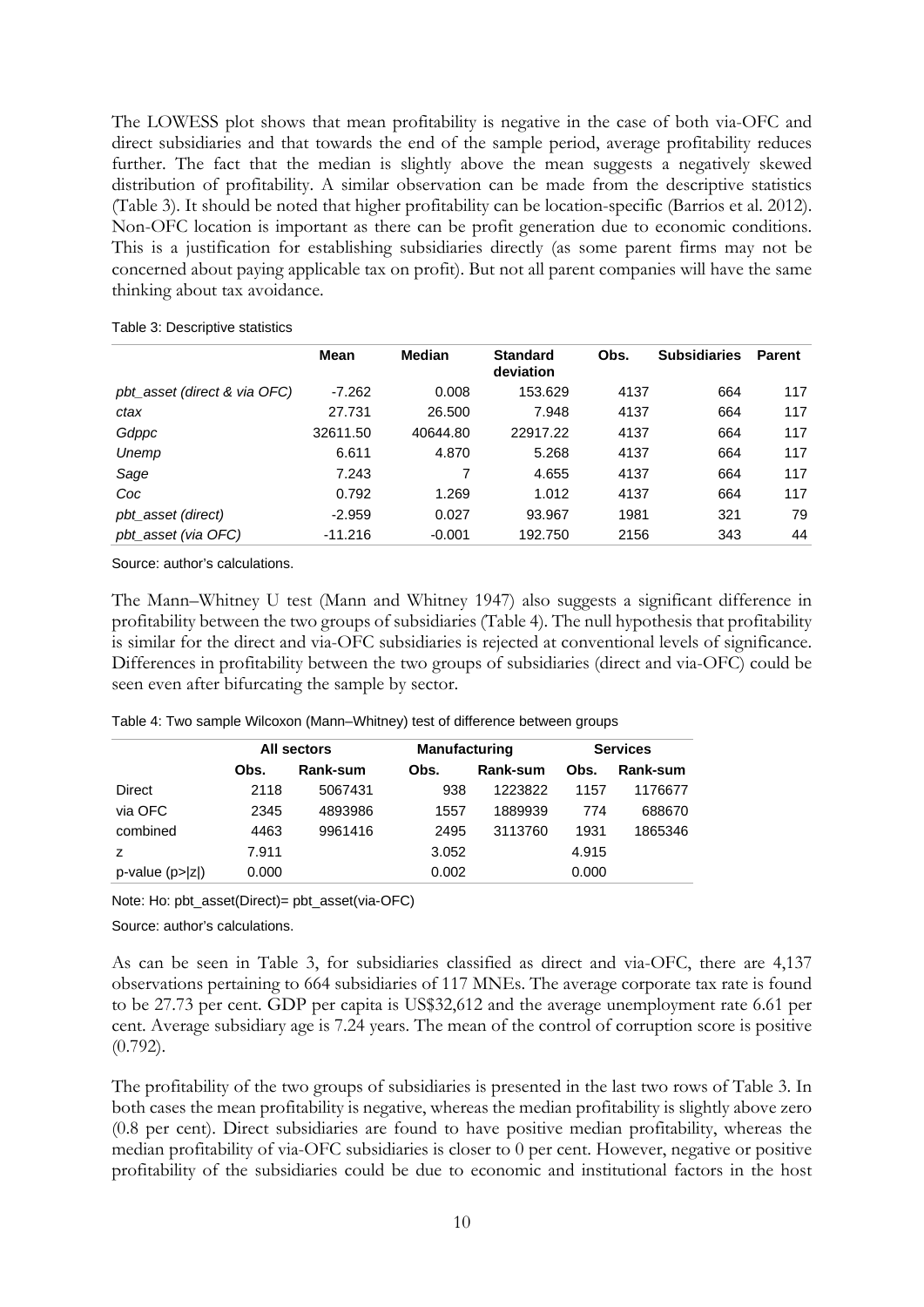country. In the econometric analysis, we examine the profitability of these two group of subsidiaries in relation to corporate tax rate after controlling for economic and institutional factors. Nevertheless, correlation between corporate tax rate and country risk could be expected as country risk levels could play an important role in tax rate setting (Mardan and Stimmelmayr 2020). Keeping this in mind, the regression is run without the *coc* as well.

The fixed-effects estimation pertaining to direct and via-OFC subsidiaries reveals an interesting pattern (Table 5). Results pertaining to via-OFC subsidiaries are presented in columns 1–6, and those of direct subsidiaries in columns 7–12. Column 1 includes host-country variables, namely *gdppc* and *unemp*. In column 2 subsidiary age (*sage*) is included as a control variable. Column 3 includes the control of corruption in the host country. Similar models are presented in columns 4–6 but with an added time dummy. The pattern is repeated for direct subsidiaries (columns 7–9 and columns 10–12). The effect of *ctax* on profitability is found to be negative and statistically significant in all six estimations (columns 1–6). However, *ctax* systematically ceases to be significant in the case of direct subsidiaries. This indicates that via-OFC subsidiaries have access to mechanisms such as the transaction of intangible, intra-company debt that leave them with higher (lower) profitability in low (high) tax jurisdiction. Such a relationship was not statistically significant in the case of direct subsidiaries.

Since there are subsidiary-fixed effects in Table 5, the identification comes from subsidiaries located in countries where the corporate tax rate changes over time. In 34 sample host countries the corporate tax rate changed at least once during 2010–19. However, in 49 host countries there was no change in corporate tax rate during the study period. Therefore, to get more variation and as a robustness check, I performed another set of regressions excluding subsidiary-fixed effects but including country-fixed effects, year-fixed effects, and sector-fixed effects. The results are found to hold, i.e. there is significant negative impact of *ctax* on the dependent variable in the case of via-OFC subsidiaries but insignificant impact for direct subsidiaries (see Table A2 in the Appendix).

It is possible that direct subsidiaries earn higher (lower) profitability in high tax jurisdictions if they experience greater (lower) productivity or a larger (smaller) quantity of viable projects. However, tax-related arbitrage was not observed, which provides evidence that the establishment of via-OFC subsidiaries could help multinational firms to shift profits from high tax jurisdictions. The relationship between *ctax* and *pbt\_asset* is estimated both with and without the control of corruption variable. The results are consistent. Corruption does not seem to have driven the results. Later on, I examine some of the mechanisms that could help subsidiaries to maintain such a relationship between corporate tax rate and profitability (particularly intangible asset transaction, export, and external commercial borrowing). Previous studies report institutional quality to be a significant determinant of the performance of subsidiaries in the extractive industry (Das and Mahalik 2020). However, in this study, control of corruption has not been significant in affecting profitability when subsidiaries are disaggregated on the basis of its linkages with OFC. Further checks could be carried out by including other aspects of institutional quality.

I carry out additional checks before examining the via-OFC subsidiaries for which the relationship between *ctax* and *pbt\_asset* was statistically significant. First, the model was estimated separately for manufacturing and services sector firms. Second, a similar estimation was carried out for the different business group statuses of the parent firm—affiliated vs. non-affiliated. However, since most of the MNEs in the sample are affiliated to business groups, the differential behaviour of business group-affiliated subsidiaries compared with subsidiaries of standalone firms could not be examined. The results of these checks suggest no significant impact of *ctax* on *pbt\_asset* in the case of subsidiaries of both manufacturing (NIC 10-33) and services (NIC 35-71) firms. As the impact of *ctax* was not significant, the results are not reported.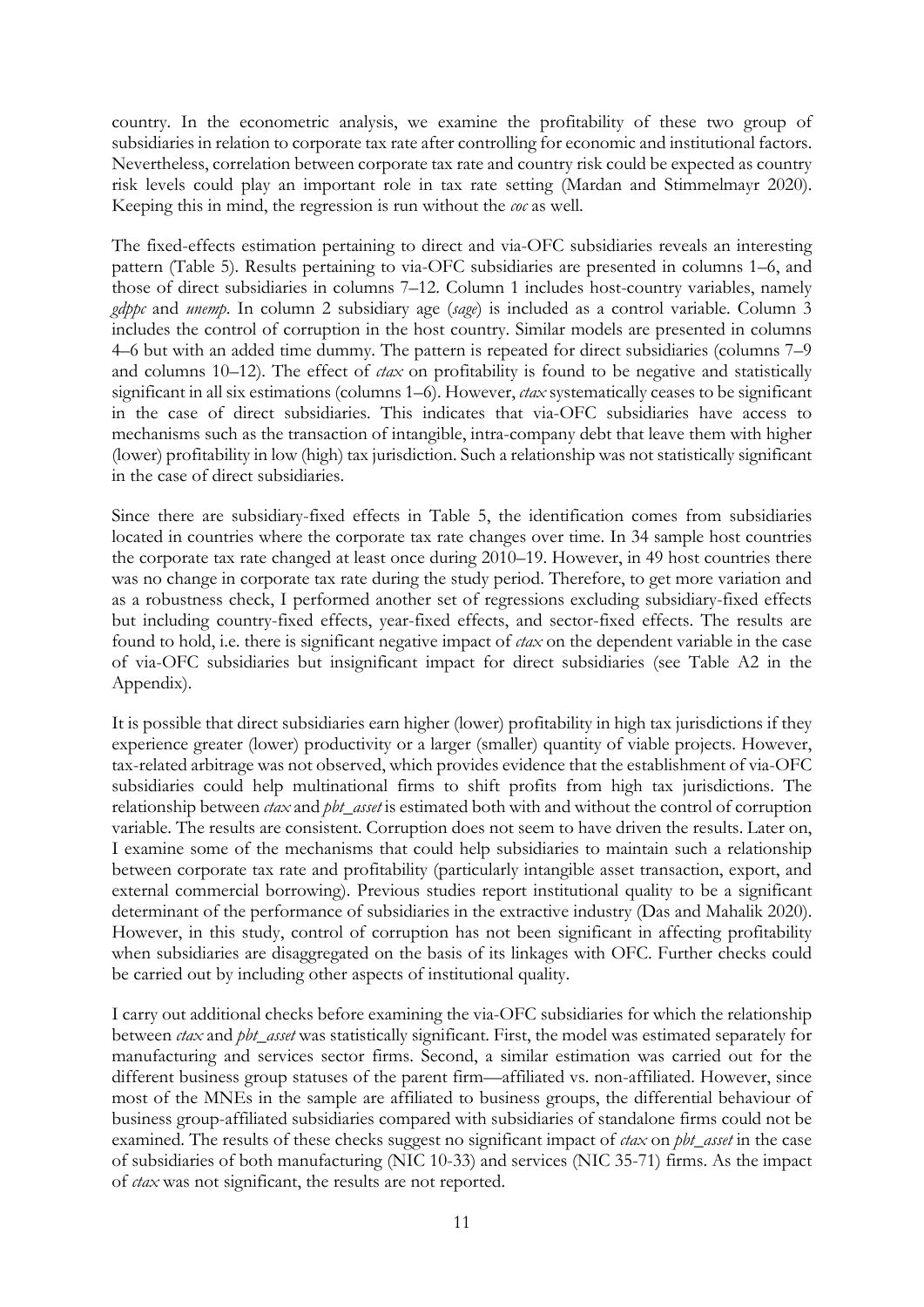The next set of results is related to the channels of profit shifting. The estimation was done specifically for the via-OFC subsidiaries, as the relationship between corporate tax rate and profitability was statistically significant for this category of subsidiaries (see Table 5). The estimation was done by classifying parent firms of the via-OFC subsidiaries according to the transaction of intangible assets, export intensity, and external commercial borrowing. The results, presented in Tables 6, 7, and 8, suggest a distinct pattern of relationship between corporate tax rate and profitability and refute the claim that profit shifting is all pervasive.

The fixed effect estimations based on transaction of intangible assets by the parent firm, relating to via-OFC subsidiaries, are presented in Table 6. It is found that the coefficient of *ctax* is different for the two sets of subsidiaries. Subsidiaries of a parent firm with no transaction of intangible assets demonstrate a negative relationship between corporate tax rate and profitability (columns 7–12). On the contrary, in the case of subsidiaries of a parent firm with positive transaction of intangible assets, there is no significant relationship between corporate tax rate and profitability (columns 1–6). This implies that profit shifting is not universal. Contrary to expectation, when intangible assets are transacted, the relationship between *ctax* and profitability turns out not to be statistically significant. But when intangible assets are not transacted, there is still a negative relationship. One would have expected an intensification of the negative relationship in cases where intangibles are transacted. It is possible that, apart from the qualifier at the firm level, there are modes of profit shifting other than the transaction of intangible assets. The insignificant relationship between the corporate tax rate and profitability for via-OFC subsidiaries when the parent is involved in the transaction of intangible assets requires further examination. One explanation could be that the small sample in this category of subsidiaries (93 subsidiaries) increases the standard errors. However, transfer pricing could still occur through other channels. Several other motives, discussed in Section 2.5, could be behind the establishment of subsidiaries via an OFC. Many of the non-OFC subsidiaries in our sample are established through a chain of OFC subsidiaries, which increases the complexity of tracing true profitability. This could be investigated in further studies by employing granular related party transactions between parent and subsidiaries established via selected OFCs. It is worth noting that Indian multinationals were found to have been involved in related party transactions with overseas subsidiaries (reported under section 188 of their annual reports).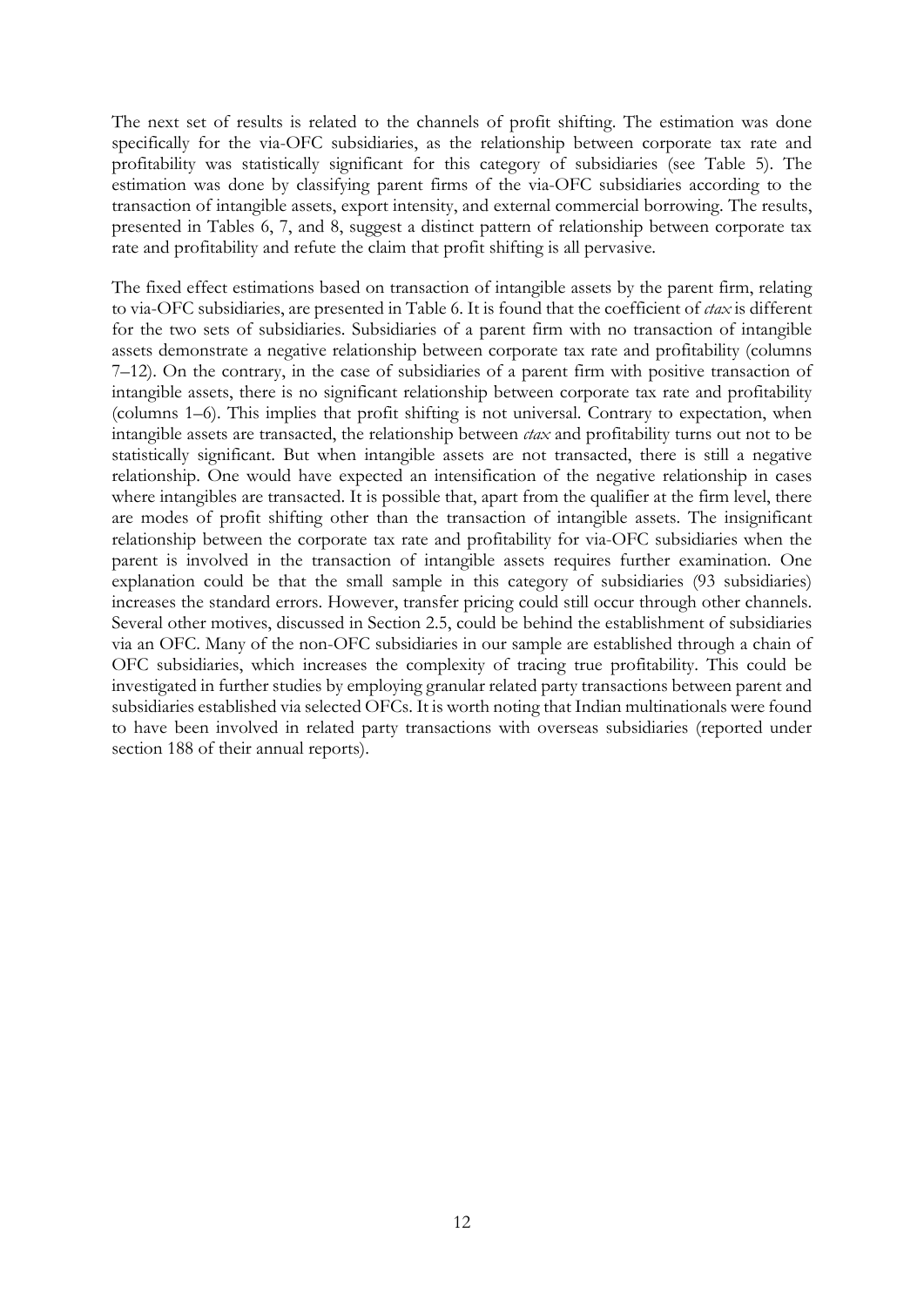Table 5: Fixed effects by OFC linkage (dependent variable: *pbt\_asset*)

|                |             | <b>Direct subsidiaries</b> |             |             |             |             |          |           |           |           |             |             |
|----------------|-------------|----------------------------|-------------|-------------|-------------|-------------|----------|-----------|-----------|-----------|-------------|-------------|
|                |             | $\mathbf{2}$               | 3           | 4           | 5           | 6           | 7        | 8         | 9         | 10        | 11          | 12          |
| ctax           | $-3.717**$  | $-5.006***$                | $-4.974***$ | $-4.576**$  | $-4.576**$  | $-4.553**$  | $-0.315$ | $-0.562$  | $-0.446$  | $-0.643$  | $-0.643$    | $-0.430$    |
|                | (1.784)     | (1.901)                    | (1.907)     | (1.917)     | (1.917)     | (1.925)     | (0.829)  | (0.869)   | (0.890)   | (0.902)   | (0.902)     | (0.921)     |
| gdppc          | $-0.005***$ | $-0.005***$                | $-0.005***$ | $-0.006***$ | $-0.006***$ | $-0.006***$ | $-0.001$ | 0.001     | 0.001     | $-0.001$  | $-0.001$    | $-0.0004$   |
|                | (0.001)     | (0.001)                    | (0.001)     | (0.002)     | (0.002)     | (0.002)     | (0.001)  | (0.001)   | (0.001)   | (0.001)   | (0.001)     | (0.001)     |
| unemp          | 8.947**     | 6.212                      | 6.190       | 5.684       | 5.684       | 5.677       | 0.305    | $-0.448$  | $-0.533$  | 0.149     | 0.149       | 0.112       |
|                | (3.569)     | (3.831)                    | (3.833)     | (3.890)     | (3.890)     | (3.891)     | (1.979)  | (2.131)   | (2.136)   | (2.201)   | (2.201)     | (2.201)     |
| sage           |             | $-3.901*$                  | $-3.901*$   |             | $-23.843$   | $-23.988$   |          | $-1.055$  | $-0.994$  |           | $-17.274**$ | $-18.660**$ |
|                |             | (1.994)                    | (1.995)     |             | (14.957)    | (14.995)    |          | (1.108)   | (1.113)   |           | (8.114)     | (8.202)     |
| COC            |             |                            | $-8.629$    |             |             | $-5.945$    |          |           | $-15.663$ |           |             | $-31.627$   |
|                |             |                            | (40.769)    |             |             | (41.448)    |          |           | (26.031)  |           |             | (27.467)    |
| constant       | 160.646**   | 252.322***                 | 257.663***  | 218.222***  | 462.967***  | 467.649***  | 28.076   | 49.617    | 58.475    | 20.518    | 217.357**   | 250.120**   |
|                | (74.827)    | (88.250)                   | (91.809)    | (82.923)    | (170.566)   | (173.707)   | (40.528) | (46.413)  | (48.958)  | (43.529)  | (97.715)    | (101.763)   |
| time           | No          | <b>No</b>                  | <b>No</b>   | Yes         | Yes         | Yes         | No       | No        | <b>No</b> | Yes       | Yes         | Yes         |
| <b>Obs</b>     | 2156        | 2156                       | 2156        | 2156        | 2156        | 2156        | 1981     | 1981      | 1981      | 1981      | 1981        | 1981        |
| Groups         | 343         | 343                        | 343         | 343         | 343         | 343         | 321      | 321       | 321       | 321       | 321         | 321         |
| R <sub>2</sub> | 0.02        | 0.02                       | 0.02        | 0.02        | 0.02        | 0.02        | 0.001    | 0.001     | 0.001     | 0.004     | 0.004       | 0.005       |
| F (model)      | $9.33***$   | $7.96***$                  | $6.37***$   | $3.44***$   | $3.44***$   | $3.15***$   | 0.36     | 0.50      | 0.47      | 0.62      | 0.62        | 0.68        |
| F (pool)       | $2.58***$   | $2.58***$                  | $2.49***$   | $2.59***$   | $2.59***$   | $2.50***$   | 1.65***  | $1.65***$ | $1.61***$ | $1.65***$ | $1.65***$   | $1.63***$   |

Note: \*\*\*<0.01, \*\*<0.05, \*<0.10. Figures in the parentheses represent standard errors of coefficients. Similar results were obtained with cluster robust standard errors (clustered by host country).

Source: author's construction.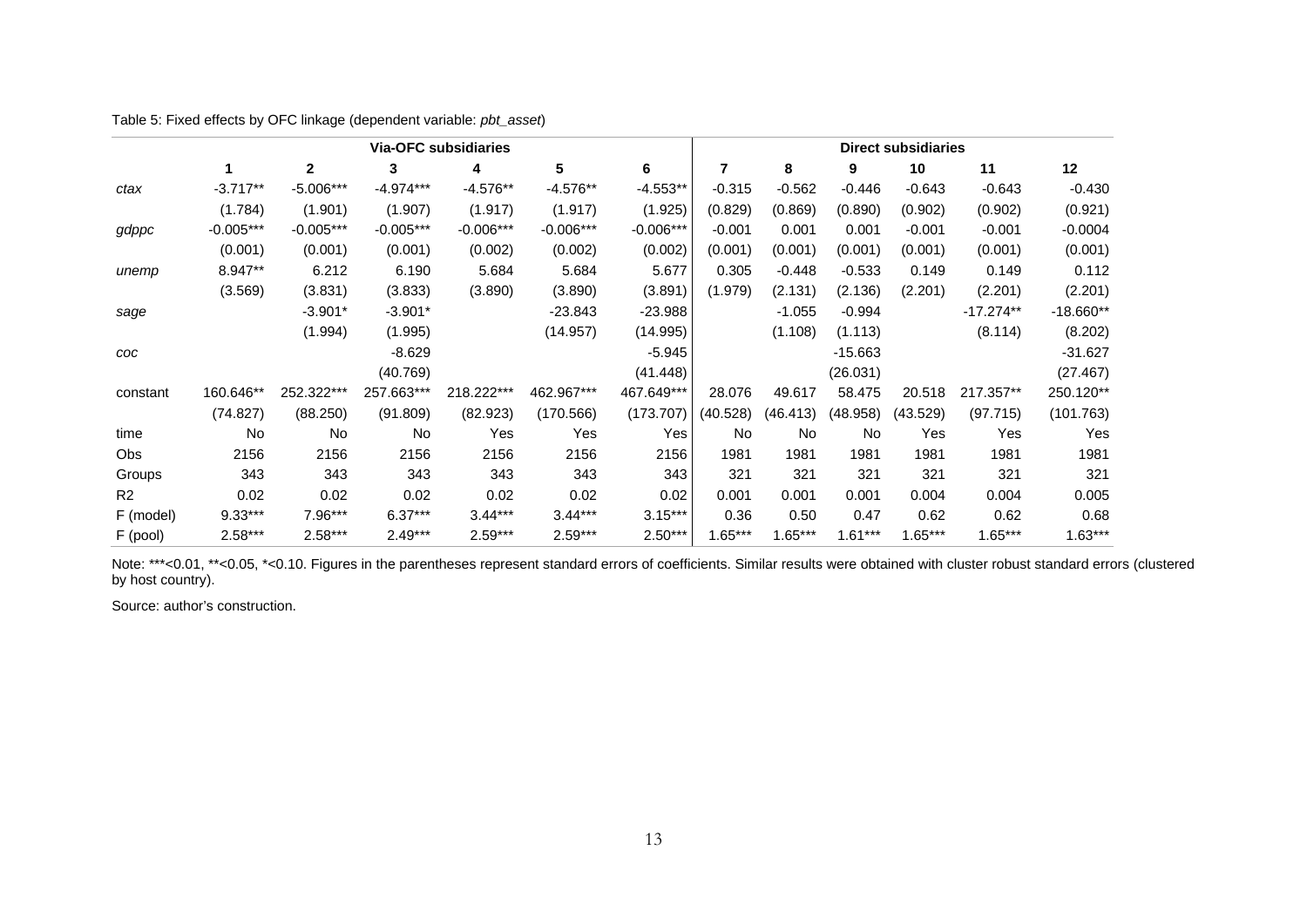Table 6: Fixed effect by intangible asset (dependent variable: *pbt\_asset*)

|                | Via-OFC with intangible transaction |            |            |                |             |             |             | Via-OFC without intangible transaction |             |             |             |             |  |
|----------------|-------------------------------------|------------|------------|----------------|-------------|-------------|-------------|----------------------------------------|-------------|-------------|-------------|-------------|--|
|                |                                     | 2          | 3          | 4              | 5.          | 6           | 7           | 8                                      | 9           | 10          | 11          | 12          |  |
| ctax           | $-1.013$                            | $-6.109$   | $-5.941$   | $-4.106$       | $-4.106$    | $-3.834$    | $-4.643***$ | $-4.742***$                            | $-4.765***$ | $-4.539***$ | $-4.539***$ | -4.632***   |  |
|                | (5.954)                             | (6.543)    | (6.566)    | (6.751)        | (6.751)     | (6.773)     | (1.368)     | (1.436)                                | (1.441)     | (1.444)     | (1.444)     | (1.450)     |  |
| gdppc          | 0.003                               | 0.002      | 0.002      | 0.004          | 0.004       | 0.004       | $-0.006***$ | $-0.006***$                            | $-0.006***$ | $-0.007***$ | $-0.007***$ | $-0.007***$ |  |
|                | (0.006)                             | (0.006)    | (0.006)    | (0.007)        | (0.007)     | (0.007)     | (0.001)     | (0.001)                                | (0.001)     | (0.001)     | (0.001)     | (0.001)     |  |
| unemp          | 8.183                               | 4.250      | 3.349      | 5.639          | 5.639       | 4.228       | 8.264***    | 7.951***                               | 7.942***    | 6.870**     | 6.870**     | 6.797**     |  |
|                | (12.544)                            | (12.688)   | (12.955)   | (12.805)       | (12.805)    | (13.060)    | (2.723)     | (3.045)                                | (3.046)     | (3.100)     | (3.100)     | (3.102)     |  |
| sage           |                                     | $-12.141*$ | $-12.124*$ |                | $-107.553*$ | $-109.302*$ |             | $-0.368$                               | $-0.362$    |             | $-4.208$    | $-3.606$    |  |
|                |                                     | (6.548)    | (6.555)    |                | (55.875)    | (56.007)    |             | (1.597)                                | (1.598)     |             | (10.973)    | (11.002)    |  |
| COC            |                                     |            | $-50.567$  |                |             | $-81.558$   |             |                                        | 5.886       |             |             | 24.384      |  |
|                |                                     |            | (143.537)  |                |             | (145.449)   |             |                                        | (31.044)    |             |             | (31.590)    |  |
| constant       | $-137.617$                          | 138.110    | 166.368    | $-159.727$     | 926.900     | 984.268     | 254.135***  | 262.794***                             | 259.056***  | 300.809***  | 344.229***  | 324.818**   |  |
|                | (237.061)                           | (279.290)  | (290.851)  | (271)<br>.836) | (595.165)   | (604.364)   | (58.072)    | (69.193)                               | (71.970)    | (64.268)    | (128.617)   | (131.071)   |  |
| time           | No                                  | No         | No         | Yes            | Yes         | Yes         | No          | No                                     | No          | Yes         | Yes         | Yes         |  |
| Obs            | 533                                 | 533        | 533        | 533            | 533         | 533         | 1623        | 1623                                   | 1623        | 1623        | 1623        | 1623        |  |
| Groups         | 93                                  | 93         | 93         | 93             | 93          | 93          | 272         | 272                                    | 272         | 272         | 272         | 272         |  |
| R <sub>2</sub> | 0.002                               | 0.01       | 0.01       | 0.02           | 0.02        | 0.02        | 0.05        | 0.05                                   | 0.05        | 0.06        | 0.06        | 0.07        |  |
| F (model)      | 0.24                                | 1.04       | 0.85       | 0.85           | 0.85        | 0.80        | 25.87***    | 19.40***                               | 15.52***    | $8.41***$   | $8.41***$   | $7.76***$   |  |
| F (pool)       | $1.85***$                           | $1.89***$  | $1.82***$  | $1.86***$      | $1.90***$   | $1.85***$   | $3.45***$   | $3.44***$                              | $3.30***$   | $3.50***$   | $3.49***$   | $3.35***$   |  |

Note: \*\*\*<0.01, \*\*<0.05, \*<0.10. Figures in the parentheses represent standard errors of coefficients. Similar results were obtained with cluster robust standard errors (clustered by host country). Intangible transaction used is measured by royalties (paid or received).

Source: author's construction. Data on royalties from ProwessIQ and CMIE.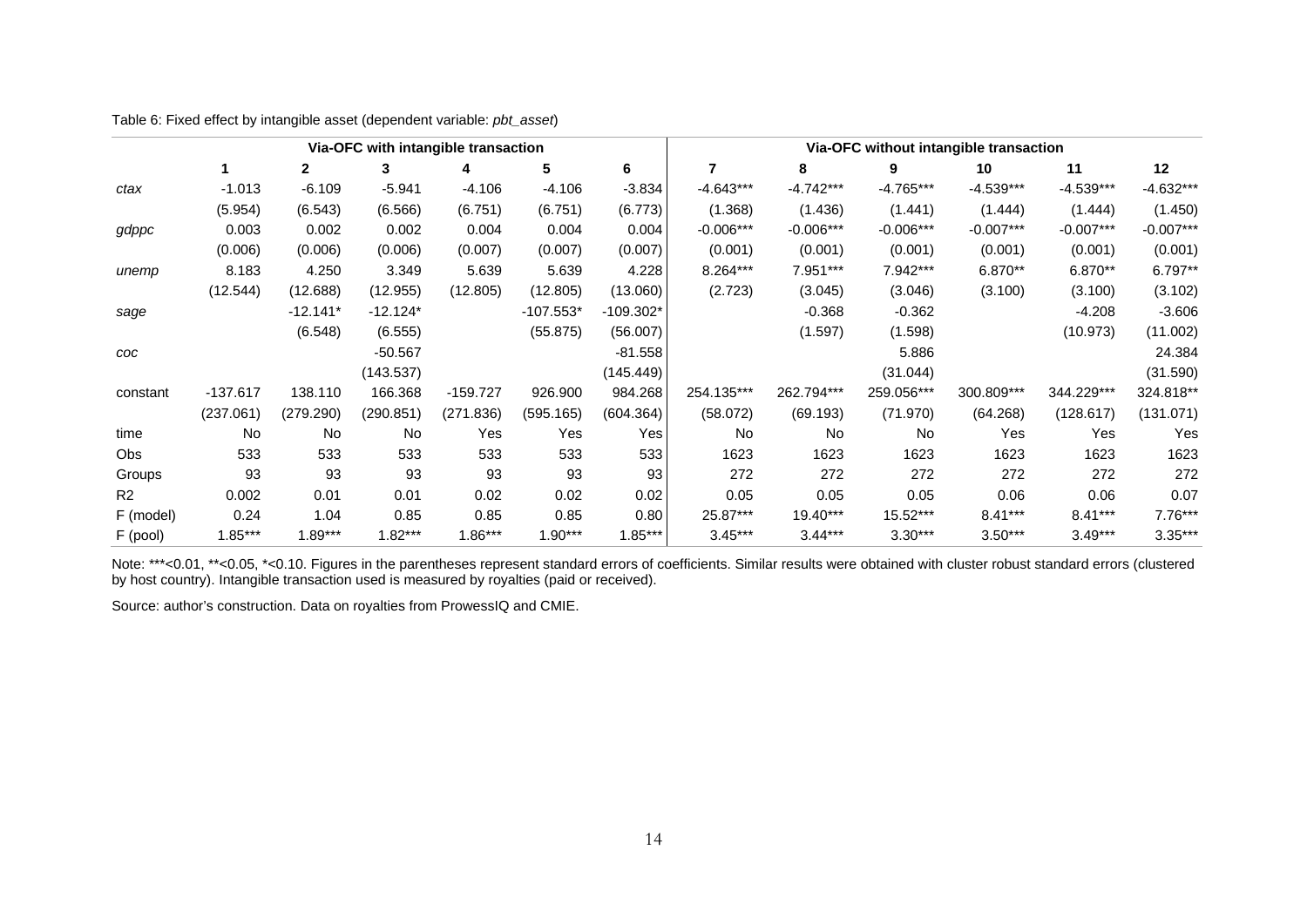Table 7: Fixed effects by export intensity (dependent variable: *pbt\_asset*)

|                | Via-OFC with high export intensity |            |            |            |            |            |             | Via-OFC with low export intensity |             |             |             |             |  |
|----------------|------------------------------------|------------|------------|------------|------------|------------|-------------|-----------------------------------|-------------|-------------|-------------|-------------|--|
|                |                                    | 2          | 3          | 4          | 5          | 6          |             | 8                                 | 9           | 10          | 11          | $12 \,$     |  |
| ctax           | $-1.030$                           | $-1.421$   | $-1.330$   | $-1.026$   | $-1.026$   | $-0.973$   | $-4.748***$ | $-5.047***$                       | $-5.165***$ | $-4.601**$  | $-4.601**$  | -4.768**    |  |
|                | (4.494)                            | (4.859)    | (4.879)    | (5.020)    | (5.020)    | (5.034)    | (1.707)     | (1.824)                           | (1.827)     | (1.836)     | (1.836)     | (1.841)     |  |
| gdppc          | $-0.005**$                         | $-0.005**$ | $-0.005**$ | $-0.005**$ | $-0.005**$ | $-0.005**$ | $-0.006***$ | $-0.006***$                       | $-0.006***$ | $-0.008***$ | $-0.008***$ | $-0.008***$ |  |
|                | (0.002)                            | (0.002)    | (0.002)    | (0.002)    | (0.002)    | (0.002)    | (0.002)     | (0.002)                           | (0.002)     | (0.002)     | (0.002)     | (0.002)     |  |
| unemp          | $-0.253$                           | $-0.545$   | $-0.900$   | $-0.333$   | $-0.333$   | $-0.614$   | 9.763**     | 8.921**                           | 9.076**     | 7.148       | 7.148       | $7.223*$    |  |
|                | (7.662)                            | (7.794)    | (7.933)    | (8.012)    | (8.012)    | (8.159)    | (3.874)     | (4.273)                           | (4.275)     | (4.359)     | (4.359)     | (4.359)     |  |
| sage           |                                    | $-0.946$   | $-0.876$   |            | $-0.810$   | $-0.770$   |             | $-1.015$                          | $-0.930$    |             | $-23.901*$  | $-22.475*$  |  |
|                |                                    | (4.437)    | (4.451)    |            | (70.753)   | (70.849)   |             | (2.171)                           | (2.173)     |             | (12.844)    | (12.892)    |  |
| COC            |                                    |            | $-17.318$  |            |            | $-13.296$  |             |                                   | 43.855      |             |             | 56.224      |  |
|                |                                    |            | (69.859)   |            |            | (70.24)    |             |                                   | (44.072)    |             |             | (45.049)    |  |
| constant       | 144.926                            | 169.918    | 175.881    | 156.222    | 165.065    | 172.168    | 241.938***  | 265.466***                        | 233.865**   | 304.392***  | 545.048***  | 497.236***  |  |
|                | (131.721)                          | (167.430)  | (171.501)  | (153.523)  | (751.480)  | (753.429)  | (86.889)    | (100.423)                         | (105.325)   | (95.463)    | (159.862)   | (164.355)   |  |
| time           | No                                 | No         | No         | Yes        | Yes        | Yes        | No          | No                                | No          | Yes         | Yes         | Yes         |  |
| <b>Obs</b>     | 502                                | 502        | 502        | 502        | 502        | 502        | 1654        | 1654                              | 1654        | 1654        | 1654        | 1654        |  |
| Groups         | 133                                | 133        | 133        | 133        | 133        | 133        | 333         | 333                               | 333         | 333         | 333         | 333         |  |
| R <sub>2</sub> | 0.02                               | 0.02       | 0.02       | 0.03       | 0.03       | 0.03       | 0.03        | 0.03                              | 0.03        | 0.04        | 0.04        | 0.04        |  |
| F (model)      | $2.14*$                            | 1.62       | 1.30       | 1.17       | 1.17       | 1.08       | 13.90***    | 10.48***                          | 8.58***     | 4.78***     | 4.78***     | 4.52***     |  |
| F (pool)       | 1.15                               | 1.14       | 1.10       | 1.14       | 1.13       | 1.09       | $6.07***$   | $6.05***$                         | $5.93***$   | $6.09***$   | $6.09***$   | 5.97***     |  |

Note: \*\*\*<0.01, \*\*<0.05, \*<0.10. Figures in the parentheses represent standard errors of coefficients. Similar results were obtained with cluster robust standard errors (clustered by host country). Export intensity is measured by export as a percentage of sales.

Source: author's construction. Data on export intensity from ProwessIQ and CMIE.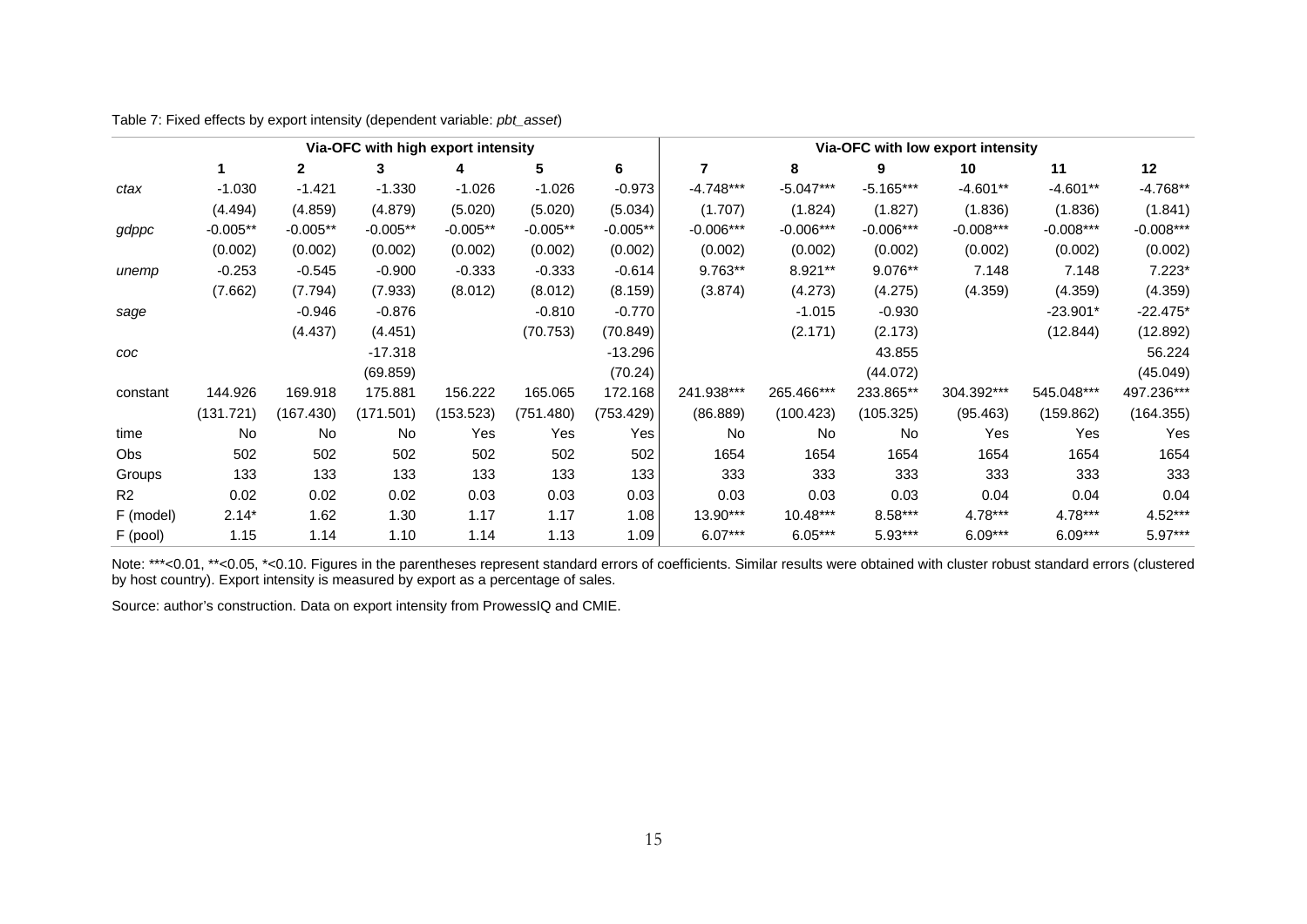Table 8: Fixed effects by external commercial borrowing (ECB) status (dependent variable: *pbt\_asset*)

|                |           |              |            | Via-OFC with ECB |              |              | <b>Via-OFC without ECB</b> |             |             |             |             |             |
|----------------|-----------|--------------|------------|------------------|--------------|--------------|----------------------------|-------------|-------------|-------------|-------------|-------------|
|                |           | $\mathbf{2}$ | 3          | 4                | 5            | 6            | $\overline{7}$             | 8           | 9           | 10          | 11          | 12          |
| ctax           | $-1.525$  | $-6.127$     | $-6.139$   | $-2.455$         | $-2.455$     | $-2.426$     | $-4.963***$                | $-4.981***$ | $-5.010***$ | $-4.658***$ | -4.658***   | $-4.782***$ |
|                | (7.526)   | (7.985)      | (7.997)    | (8.418)          | (8.418)      | (8.434)      | (1.379)                    | (1.451)     | (1.459)     | (1.476)     | (1.476)     | (1.483)     |
| gdppc          | 0.001     | $-0.001$     | $-0.001$   | 0.001            | 0.001        | 0.001        | $-0.007***$                | $-0.007***$ | $-0.007***$ | $-0.008***$ | $-0.008***$ | $-0.008***$ |
|                | (0.005)   | (0.005)      | (0.006)    | (0.006)          | (0.006)      | (0.006)      | (0.001)                    | (0.001)     | (0.001)     | (0.001)     | (0.001)     | (0.001)     |
| unemp          | 8.091     | 5.749        | 5.858      | 6.958            | 6.958        | 6.742        | 8.601***                   | 8.546***    | 8.550***    | 7.302**     | 7.302**     | 7.258**     |
|                | (13.657)  | (13.698)     | (13.882)   | (13.849)         | (13.849)     | (14.051)     | (2.923)                    | (3.236)     | (3.237)     | (3.294)     | (3.294)     | (3.294)     |
| sage           |           | $-11.940*$   | $-11.985*$ |                  | $-147.093**$ | $-147.087**$ |                            | $-0.069$    | $-0.045$    |             | $-2.946$    | $-2.062$    |
|                |           | (7.037)      | (7.101)    |                  | (64.048)     | (64.121)     |                            | (1.718)     | (1.723)     |             | (10.961)    | (11.008)    |
| COC            |           |              | 6.364      |                  |              | $-12.126$    |                            |             | 7.329       |             |             | 32.509      |
|                |           |              | (126.216)  |                  |              | (127.957)    |                            |             | (36.296)    |             |             | (37.022)    |
| constant       | $-65.035$ | 183.522      | 181.067    | $-149.839$       | 1391.411**   | 1396.469**   | 298.244***                 | 299.783***  | 294.412***  | 344.378***  | 374.371***  | 345.487**   |
|                | (251.802) | (290.854)    | (295.222)  | (287.748)        | (706.109)    | (708.922)    | (63.813)                   | (74.396)    | (79.035)    | (69.529)    | (129.674)   | (133.792)   |
| time           | No        | No           | No         | Yes              | Yes          | Yes          | <b>No</b>                  | No          | No          | Yes         | Yes         | Yes         |
| <b>Obs</b>     | 602       | 602          | 602        | 602              | 602          | 602          | 1554                       | 1554        | 1554        | 1554        | 1554        | 1554        |
| Groups         | 154       | 154          | 154        | 154              | 154          | 154          | 303                        | 303         | 303         | 303         | 303         | 303         |
| R <sub>2</sub> | 0.001     | 0.01         | 0.01       | 0.02             | 0.02         | 0.02         | 0.06                       | 0.06        | 0.06        | 0.07        | 0.07        | 0.07        |
| (model)        | 0.13      | 0.81         | 0.65       | 0.93             | 0.93         | 0.85         | 26.48***                   | 19.84***    | 15.87***    | $8.56***$   | $8.56***$   | $7.90***$   |
| F (pool)       | $1.42***$ | $1.44***$    | $1.41***$  | $1.42***$        | $1.45***$    | $1.42***$    | 2.88***                    | 2.88***     | $2.74***$   | 2.92***     | $2.91***$   | $2.77***$   |

Note: \*\*\*<0.01, \*\*<0.05, \*<0.10. Figures in the parentheses represent standard errors of coefficients. Similar results were obtained with cluster robust standard errors (clustered by host country).

Source: author's construction. Data on parent firms' ECB from ProwessIQ and CMIE.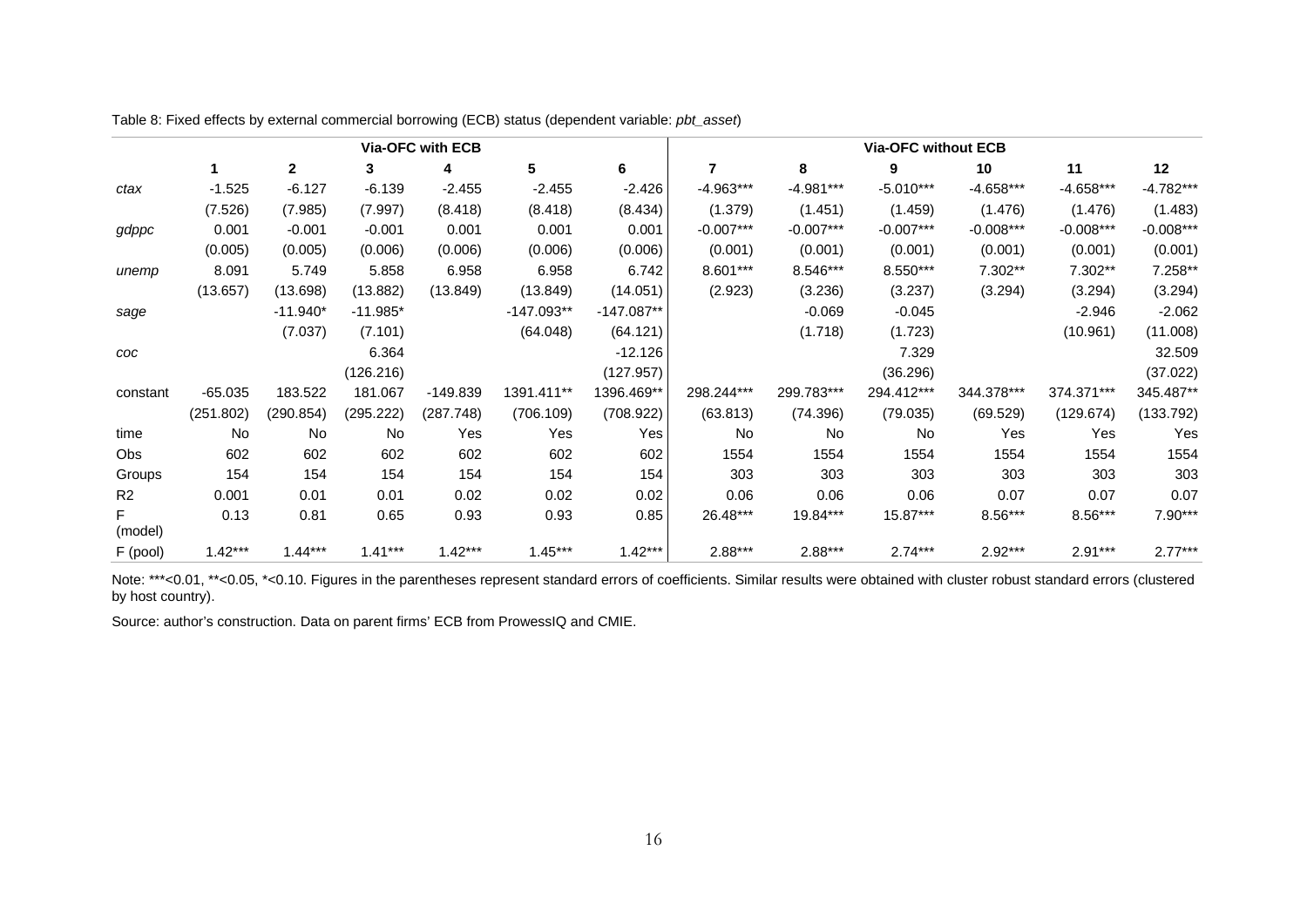It can be observed from our sample that OFC subsidiaries have control over several subsidiaries in non-OFC countries; there are cases of one single OFC subsidiary holding ownership in more than a dozen subsidiaries in non-OFC countries. We also see a higher number of direct subsidiaries than via-OFC subsidiaries in several of the largest economies (USA, China, UK, Australia). On the other hand, more indirect subsidiaries have been formed in a large set of economies (see Figure 4). However, subsidiary profitability is a little higher in the case of direct subsidiaries than via-OFC subsidiaries (Figure 2), which suggests that economic gravity could be behind the establishment of direct subsidiaries. In other words, countries where such gravity is weaker will have more indirect subsidiaries because those markets are served through OFCs and investment hubs. Further, the difference between companies establishing subsidiaries via OFCs and companies doing so directly within the same subsidiary country is not straightforward, as there are cases where the same firm has both types of subsidiaries within the same host country. There could be a self-selection aspect here. While there has been examination of location decision in OFCs (Chari and Dixit 2020; Das and Banik 2015; Vineeth and Nidheesh 2021), future studies could examine the parent firm and country-specific drivers of the decision to establish direct and/or via-OFC subsidiaries, which will throw further light on multinational behaviour.





Similarly, via-OFC subsidiaries were further classified on the basis of export intensity of the multinational firm. The median export intensity of the sample firms was 9.47 per cent. Firms with an export intensity higher than the median were considered to be export intensive. The fixed effect estimation was repeated for the via-OFC subsidiaries classified by export intensity of the parent firm. It was observed that the impact of corporate tax rate on profitability was distinctly different for the two sets of subsidiaries classified by export intensity of the parent (Table 7). A significant negative relationship between corporate tax rate and profitability was observed in the case of subsidiaries belonging to low-export-intensive parents (columns 7–12). However, the relationship was not statistically significant in the case of subsidiaries of parent firms with high export intensity

Source: author's compilation.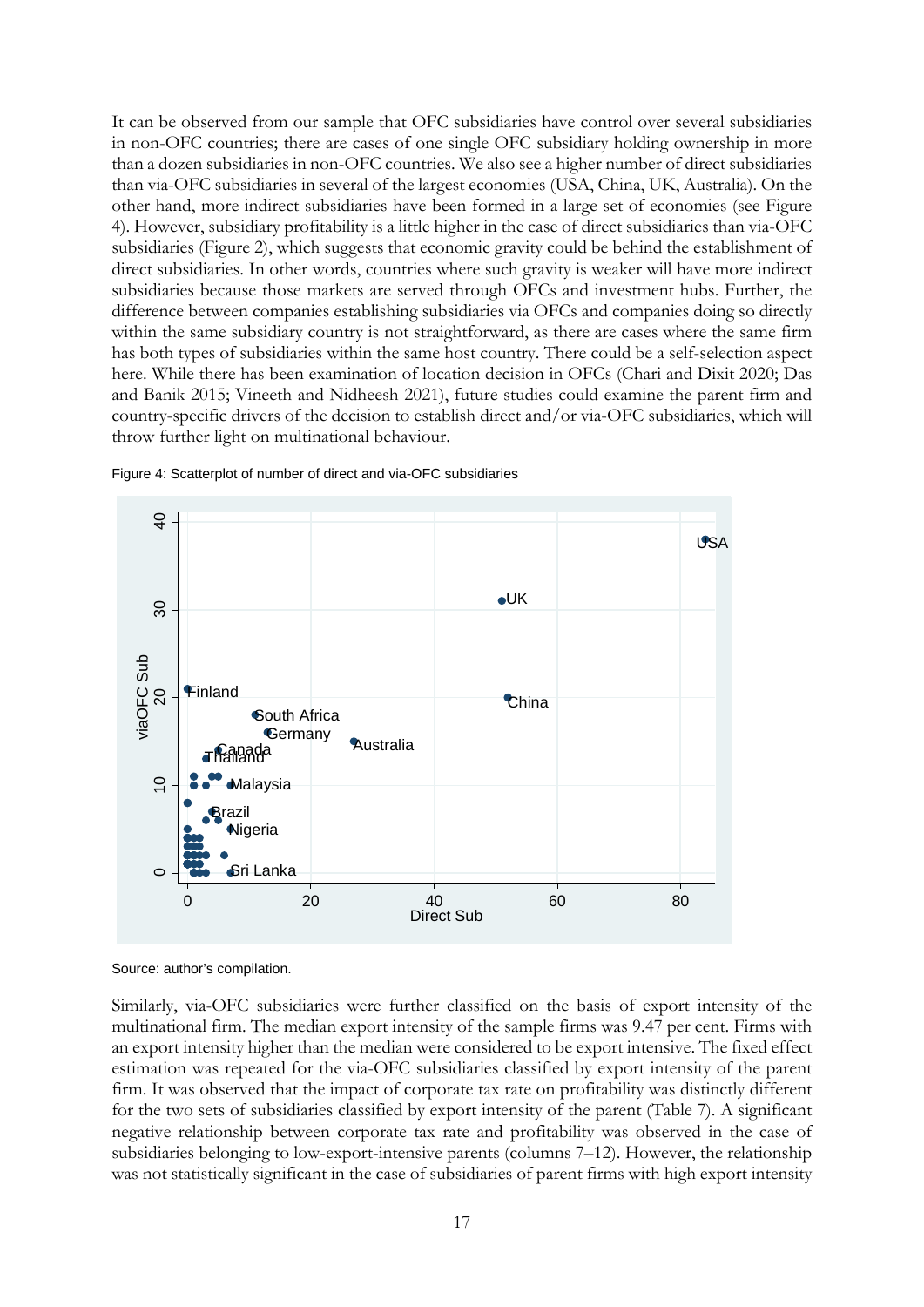(columns 1–6). This further suggests that, although having an export channel is expected to intensify profit shifting, the evidence is not conclusive. However, the existence of a negative relationship even for firms with low export intensity suggests that profit shifting could be more sporadic than all pervasive. Further, such channels help MNEs to coordinate resource flows within the network of affiliates. The level of merchanting activity also differs by OFC. Considering that many of the foreign subsidiaries involved in exporting are located in specific OFCs, such as Singapore, this finding is not unexpected.

In order to investigate the debt channel, I classify subsidiaries on the basis of whether the parent firm resorts to external commercial borrowing. The results, presented in Table 8, suggest that for the subsidiaries of parents with external commercial borrowing, the relationship between corporate tax rate and profitability, albeit negative, is not statistically significant. However, the relationship between *ctax* and profitability is negative and statistically significant in the case of subsidiaries of parent firms with little use of external commercial borrowing (columns 7–12). This implies that evidence of the universal nature of profit shifting is hard to find. These channels could help MNEs to channel resources to their advantage. Nonetheless, evidence of profit shifting cannot be ruled out, as the negative relationship between corporate tax rate and profitability could still be found in the case of a section of via-OFC subsidiaries. Further evidence pertaining to profit shifting through specific OFCs could complement these results.

All three channels examined here are important channels for establishing better control over firm resources across borders, in which profit shifting can be part of the story. The above analysis suggests that MNEs could establish better control over intra-firm resources by establishing via-OFC subsidiaries. This need not be synonymous with profit shifting. However, such profit shifting could be selective and coordinated from selected OFCs. The results also have implications for transfer pricing regulation and policies involving external commercial borrowing. Although India has implemented transfer pricing regulation since 2012, this still has shortcomings in preventing profit shifting. The corporate debt channel is another important channel of profit shifting. Although I did not deal with inter-company debt directly, the ability of the parent to borrow externally (either from the host country or from subsidiaries) did yield a striking pattern. Therefore, there is a need to look into the sources of ECB by MNEs to detect a profit-shifting motive.

While I have implemented robustness checks including a set of country-specific time-varying controls, there may still be some omitted variables driving the results. For instance, local government may implement policies that affect profitability in tandem with corporate tax rate changes (Dharmapala 2014). This could be a concern if these policies are sector-specific and if via-OFC subsidiaries operate in different sectors than direct subsidiaries. In the current set-up, this could not be controlled for, since it is not possible to include country-year- or country-sector-yearfixed effects.

#### **5 Conclusion and contribution to policy debate**

In this research, I examined the profit-shifting behaviour of emerging MNEs from India using subsidiary-level data. The linkage of non-OFC-based subsidiaries with OFCs, which had received limited coverage in the extant research, was considered. The analysis detects some evidence of profit shifting by emerging MNEs from India, though the pattern is not all pervasive. While the negative relationship between corporate tax rate and profitability was significant in the case of via-OFC subsidiaries, further investigation suggested that the phenomenon is rather selective.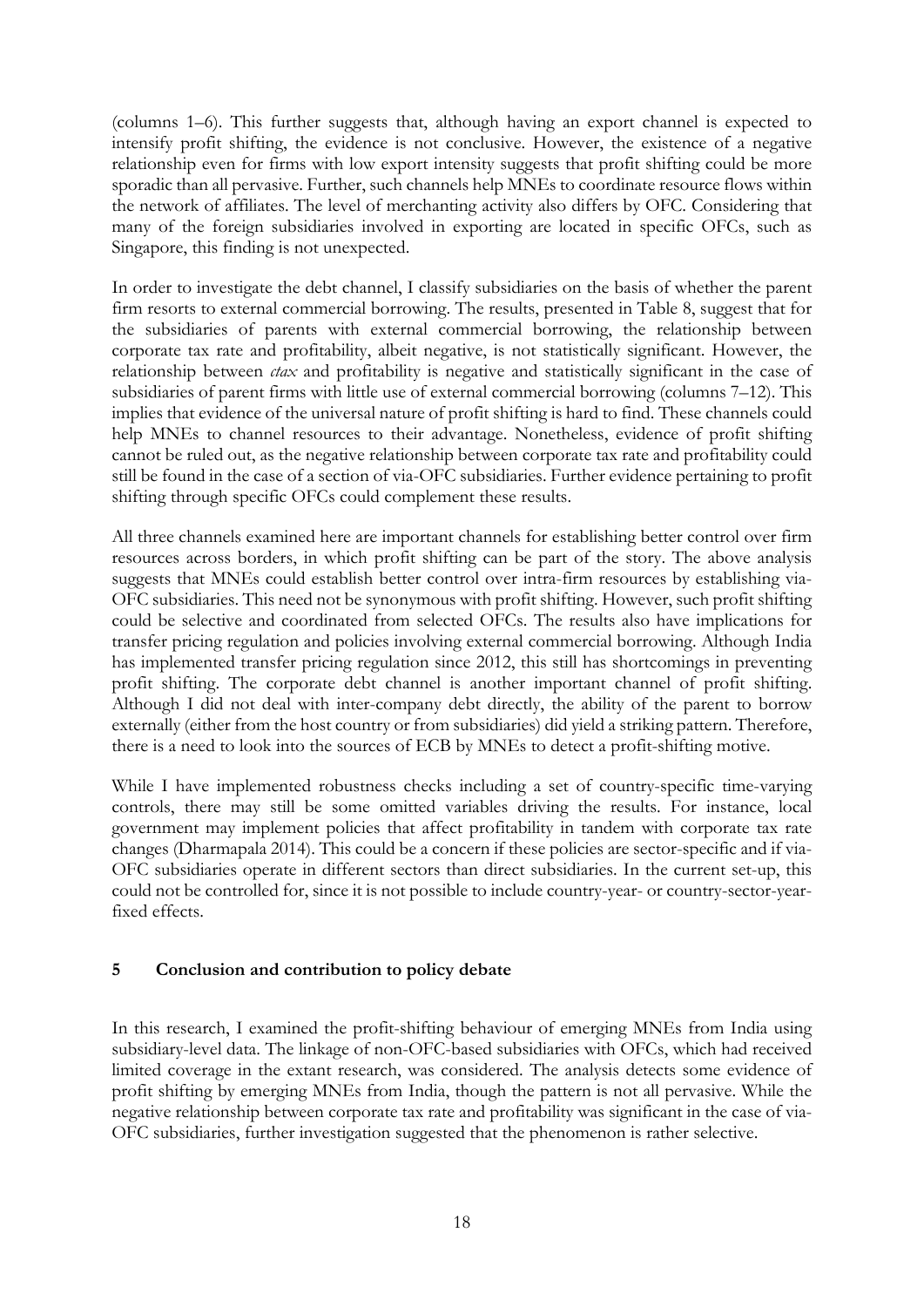Nevertheless, the results throw light on the effectiveness of international taxation and outward FDI policies of developing countries. Insights could also be drawn regarding measures that may be used to discourage profit-shifting behaviour through the establishment of subsidiaries via OFCs. The study contributes to policy debate by detecting the nature of profit-shifting behaviour of emerging multinationals using subsidiary-level data, and examining the effectiveness of international taxation and outward FDI policies in emerging countries, which has also received limited coverage in the extant research. In particular, simultaneous improvement of both tax and financial systems will be necessary to change multinational behaviour.

We can further conclude that taxation policies based on profitability could have limited effectiveness for MNEs that are spreading across nations through a network of subsidiaries often established via OFCs. For MNEs, taxation needs to consider the transaction of intangible assets, export intensity, external commercial borrowing and other related party transactions. Investment and taxation-related treaties with OFCs could be effective in controlling unwanted profit shifting. A destination-based cash flow or turnover tax could be experimented with, even though implementing such a measure would be challenging. Cross-country research suggests that moving to such alternative tax systems could be beneficial for developing countries, especially countries with trade deficits and countries that are not reliant on the resource sector (Hebous et al. 2020). Further, there is a greater need to introduce controlled foreign corporation legislation in developing countries experiencing a significant volume of outward FDI. In the absence of CFC rules there will be no tax on foreign profits that remain unremitted from overseas subsidiaries. The repatriation of profits also needs to be encouraged by adopting a moderate tax rate regime and by linking it with transparent transfer pricing regulation.

#### **References**

- Barrios, S., H. Huizinga, L. Laeven, and G. Nicodeme (2012). 'International taxation and multinational firm location decisions'. *Journal of Public Economics*, 96: 946–58. [https://doi.org/10.1016/](https://doi.org/10.1016/j.jpubeco.2012.06.004) [j.jpubeco.2012.06.004](https://doi.org/10.1016/j.jpubeco.2012.06.004)
- Batten, J.A., K.L.-W. Khaw, and M.R. Young (2021). 'Corporate debt and asset substitution of multinational corporations'. *Journal of Corporate Finance*, 67: 101843. <https://doi.org/10.1016/j.jcorpfin.2020.101843>
- Becker, J., N. Johannesen, and N. Riedel (2020). 'Taxation and allocation of risk inside the multinational firm'. *Journal of Public Economics*, 183: 104138. <https://doi.org/10.1016/j.jpubeco.2020.104138>
- Chari, M., and S. Acikgoz (2016). 'What drives emerging economy firm acquisitions in tax havens?'. *Journal of Business Research*, 69(2): 664–71. <https://doi.org/10.1016/j.jbusres.2015.08.034>
- Chari, M.D.R., and J. Dixit (2020). 'Corporate governance and returns to emerging economy firm acquisitions in tax havens: an empirical test on Indian firms'. *Thunderbird International Business Review*, 62(1): 107–17. <https://doi.org/10.1002/tie.22093>
- Clifford, S. (2019). 'Taxing multinationals beyond borders: financial and locational responses to CFC rules'. *Journal of Public Economics*, 173: 44–71. <https://doi.org/10.1016/j.jpubeco.2019.01.010>
- Cooper, M., and Q.T.K. Nguyen (2020). 'Multinational enterprises and corporate tax planning: a review of literature and suggestions for a future research agenda'. *International Business Review*, 29: 101692. <https://doi.org/10.1016/j.ibusrev.2020.101692>
- Crotti, R. (2021). 'Does intangible asset intensification increase profit-shifting opportunities of multinationals?'. Paper HEIDWP02-2021. Geneva: Graduate Institute.
- Damgaard, J., and T. Elkjaer (2017). 'The global FDI network: searching for ultimate investors'. Working Paper WP/17/258. Washington, DC: International Monetary Fund. [https://doi.org/10.5089/](https://doi.org/10.5089/9781484329658.001) [9781484329658.001](https://doi.org/10.5089/9781484329658.001)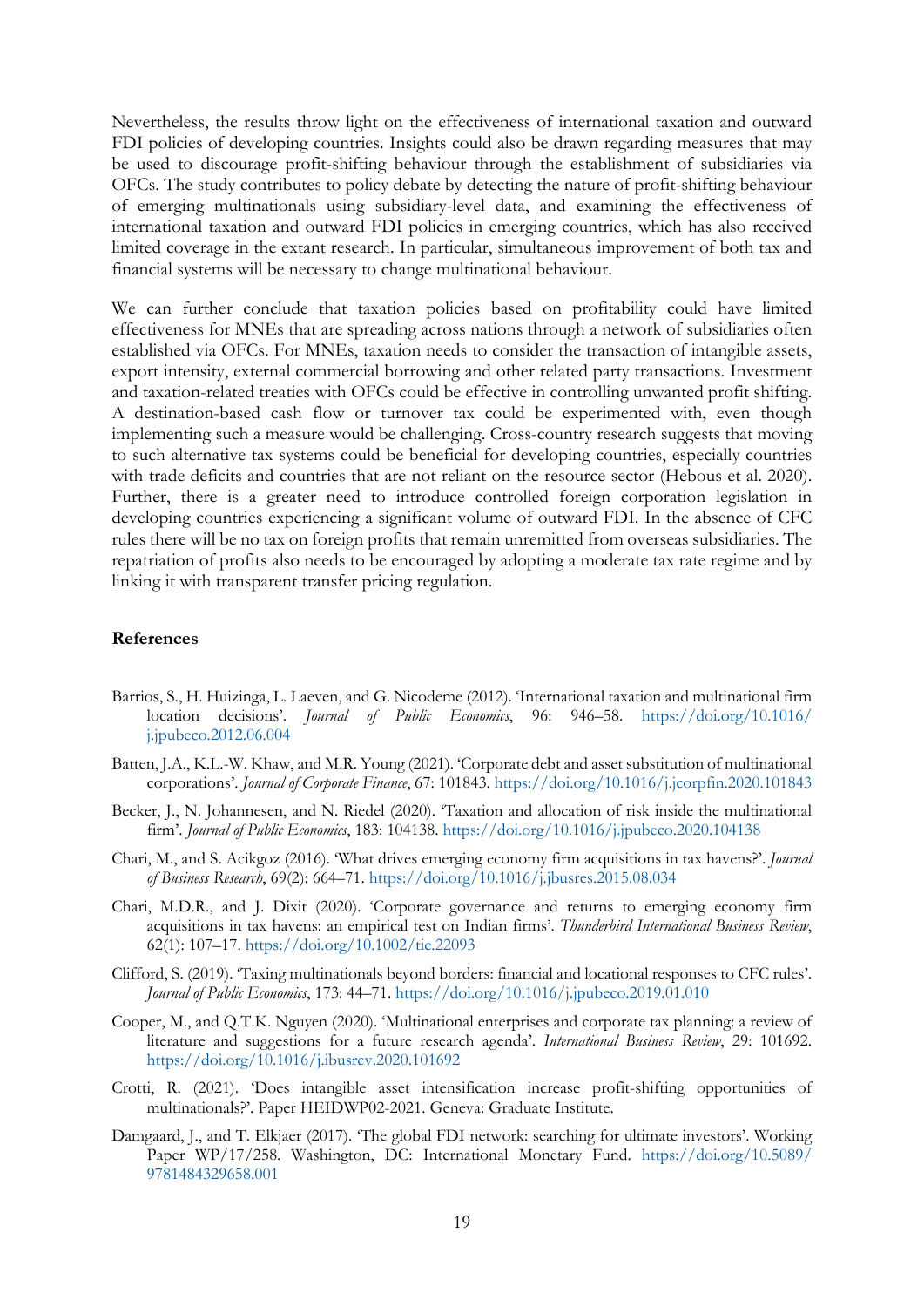- Das, K.C. (2021). 'International subsidiary closure in the software services sector: the experience of Indian software services multinationals'. *Journal of Global Information Technology Management*, 24(1): 37–56. <https://doi.org/10.1080/1097198X.2020.1866898>
- Das, K.C., and N. Banik (2015). 'What motivates Indian firms to invest abroad?'. *International Journal of Commerce and Management* (currently published as *Review of International Business and Strategy*), 25(3): 330– 55. <https://doi.org/10.1108/IJCoMA-12-2013-0132>
- Das, K.C., and M.K. Mahalik (2020). 'International subsidiary performance of Indian multinationals in the extractive sector: the role of institutional quality, corruption and investment regime'. *Resources Policy*, 67: 101664. <https://doi.org/10.1016/j.resourpol.2020.101664>
- Davies, R.B., J. Martin, M. Parenti, and F. Toubal (2018). 'Knocking on tax haven's door: multinational firms and transfer pricing'. *The Review of Economics and Statistics*, 100(1): 120–34. [https://doi.org/](https://doi.org/10.1162/REST_a_00673) [10.1162/REST\\_a\\_00673](https://doi.org/10.1162/REST_a_00673)
- Delis, M.D., I. Hasan, and P.I. Karavitis (2020). 'Profit shifting and tax-rate uncertainty'. *Journal of Business Finance & Accounting*, 47: 645–76. <https://doi.org/10.1111/jbfa.12429>
- Dharmapala, D. (2014). 'What do we know about base erosion and profit shifting? A review of the empirical literature'. *Fiscal Studies*, 35(4): 421–48. <https://doi.org/10.1111/j.1475-5890.2014.12037.x>
- Driffield, N., C. Jones, J.-Y. Kim, and Y. Temouri (2021). 'FDI motives and the use of tax havens: evidence from South Korea'. *Journal of Business Research*, 135: 644–62. [https://doi.org/10.1016/](https://doi.org/10.1016/j.jbusres.2021.06.061) [j.jbusres.2021.06.061](https://doi.org/10.1016/j.jbusres.2021.06.061)
- Dyreng, S.D., B.P. Lindsey, K.S. Markle, and D.A. Shackelford (2015). 'The effect of tax and nontax country characteristics on global equity supply chains of U.S. multinationals'. *Journal of Accounting and Economics*, 59: 182–202. <https://doi.org/10.1016/j.jacceco.2015.01.003>
- Fourati, Y., R. Madhi, and A. Alqatan (2019). 'What drives emerging economies firms to invest in tax havens?'. *Academy of Accounting and Financial Studies Journal*, 23(6). Available at: [https://www.abacademies.org/articles/what-drives-emerging-economies-firms-to-invest-in-tax](https://www.abacademies.org/articles/what-drives-emerging-economies-firms-to-invest-in-tax-havens-8857.html)[havens-8857.html](https://www.abacademies.org/articles/what-drives-emerging-economies-firms-to-invest-in-tax-havens-8857.html) (accessed 14 February 2022).
- Fuest, C., S. Hebous, and N. Riedel (2011). 'International debt shifting and multinational firms in developing countries'. *Economics Letters*, 113: 135–38. <https://doi.org/10.1016/j.econlet.2011.06.012>
- Gumpert, A., J.A. Hines Jr, and M. Schnitzer (2016). 'Multinational firms and tax havens'. *The Review of Economics and Statistics*, 98(4): 713–27. [https://doi.org/10.1162/REST\\_a\\_00591](https://doi.org/10.1162/REST_a_00591)
- Haberly, D., and D. Wojcik (2015). 'Tax havens and the production of offshore FDI: an empirical analysis'. *Journal of Economic Geography*, 15: 75–101. <https://doi.org/10.1093/jeg/lbu003>
- Hebous, S., A. Klemm, and S. Stausholm (2020). 'Revenue implications of destination-based cash-flow taxation'. *IMF Economic Review*, 68: 848–74. <https://doi.org/10.1057/s41308-020-00122-4>
- Hebous, S., A. Klemm, and Y. Wu (2021). 'How does profit shifting affect the balance of payments?'. Working Paper WP/21/41. Washington, DC: International Monetary Fund. [https://doi.org/](https://doi.org/10.5089/9781513569994.001) [10.5089/9781513569994.001](https://doi.org/10.5089/9781513569994.001)
- Jansky, P. (2020). 'The costs of tax havens: evidence from industry-level data'. *Applied Economics*, 52(29): 3204–18. <https://doi.org/10.1080/00036846.2019.1707765>
- Jansky, P., and O. Kokes (2016). 'Profit shifting from Czech multinational companies to European tax havens'. *Applied Economic Letters*, 23(16): 1130–33. <https://doi.org/10.1080/13504851.2015.1137543>
- Jansky, P., M. Meinzer, and M. Palansky (2021). 'Is Panama really your tax haven? Secrecy jurisdictions and the countries they harm'. *Regulation & Governance*, online. <https://doi.org/10.1111/rego.12380>
- Johannesen, N., T. Torslov, and L. Wier (2020). 'Are less developed countries more exposed to multinational tax avoidance? Method and evidence from micro-data'. *The World Bank Economic Review*, 34(3): 790–809. <https://doi.org/10.1093/wber/lhz002>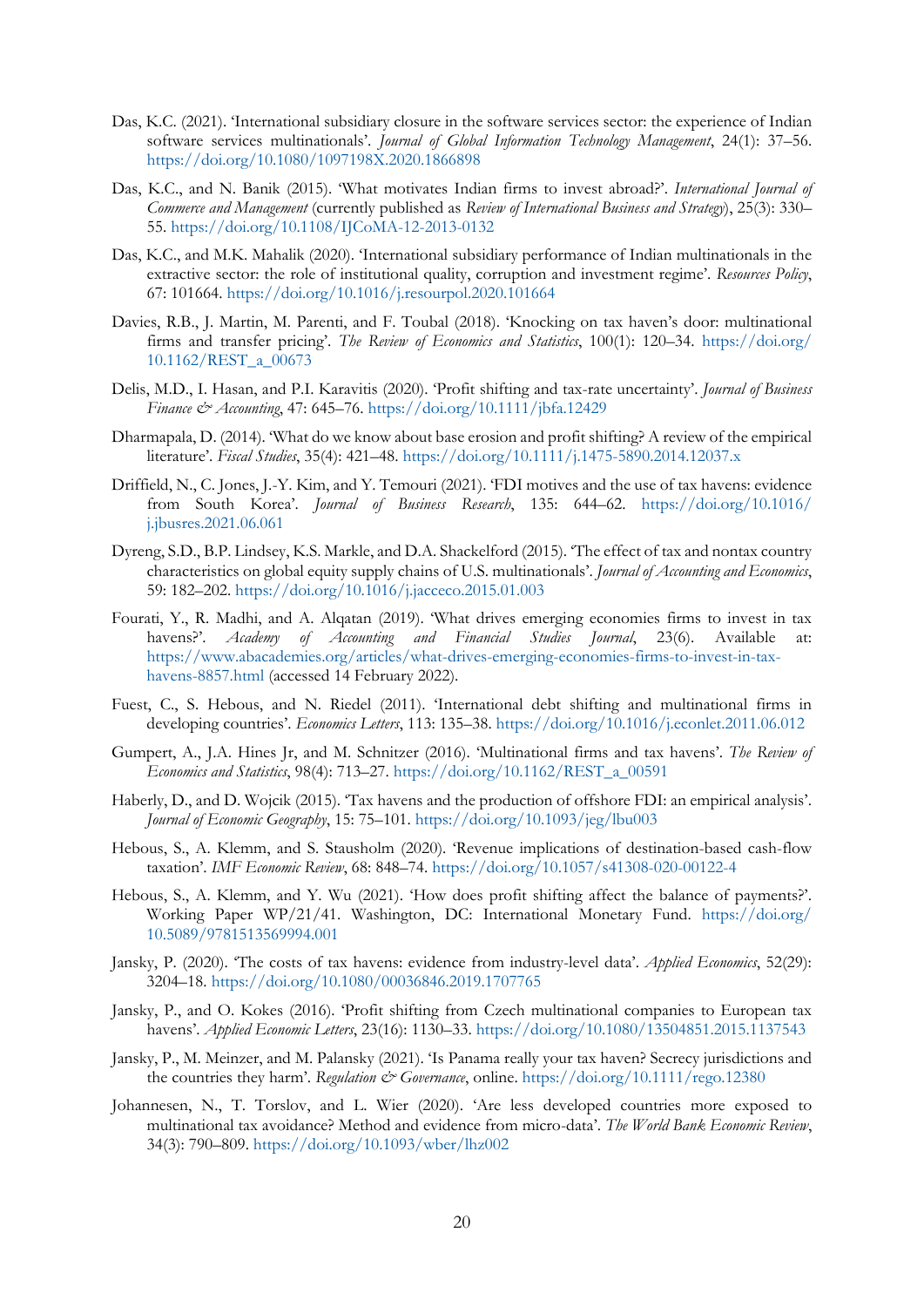- Jones, C., and Y. Temouri (2016). 'The determinants of tax haven FDI'. *Journal of World Business*, 51: 237– 50. <https://doi.org/10.1016/j.jwb.2015.09.001>
- Mann, H.B., and D.R. Whitney (1947). 'On a test whether one of the two random variables is stochastically larger than the other'. *Annals of Mathematical Statistics*, 18: 50–60. [https://doi.org/10.1214/aoms/](https://doi.org/10.1214/aoms/1177730491) [1177730491](https://doi.org/10.1214/aoms/1177730491)
- Mardan, M., and M. Stimmelmayr (2020). 'Tax competition between developed, emerging, and developing countries–same but different?'. *Journal of Development Economics*, 146: 102491. [https://doi.org/10.1016/](https://doi.org/10.1016/j.jdeveco.2020.102491) [j.jdeveco.2020.102491](https://doi.org/10.1016/j.jdeveco.2020.102491)
- Mukundhan, K.V., S. Sahasranamam, and J.J. Cordeiro (2019). 'Corporate investment in tax havens: evidence from India'. *Asian Business & Management*, 18: 360–88. [https://doi.org/10.1057/s41291-019-](https://doi.org/10.1057/s41291-019-00086-y) [00086-y](https://doi.org/10.1057/s41291-019-00086-y)
- Nagaraj, R. (2013). 'Ending India's boom and bust cycles'. Livemint. Available at: [https://www.livemint.com/Opinion/HQjQiwW3P8CGouOPoxtrjL/Ending-Indias-boom-and](https://www.livemint.com/Opinion/HQjQiwW3P8CGouOPoxtrjL/Ending-Indias-boom-and-bust-cycles.html)[bust-cycles.html](https://www.livemint.com/Opinion/HQjQiwW3P8CGouOPoxtrjL/Ending-Indias-boom-and-bust-cycles.html) (accessed 14 February 2022).
- Sugathan, A., and R. George (2015). 'The influence of governance infrastructure and corporate governance on profit shifting'. *Journal of International Business Studies*, 46: 889–916. [https://doi.org/10.1057/](https://doi.org/10.1057/jibs.2015.23) [jibs.2015.23](https://doi.org/10.1057/jibs.2015.23)
- Vineeth, P., and K.B. Nidheesh (2021). 'The firm-specific factors influencing tax haven operations of Indian multinationals'. *The Indian Economic Journal*, online.<https://doi.org/10.1177/00194662211036090>